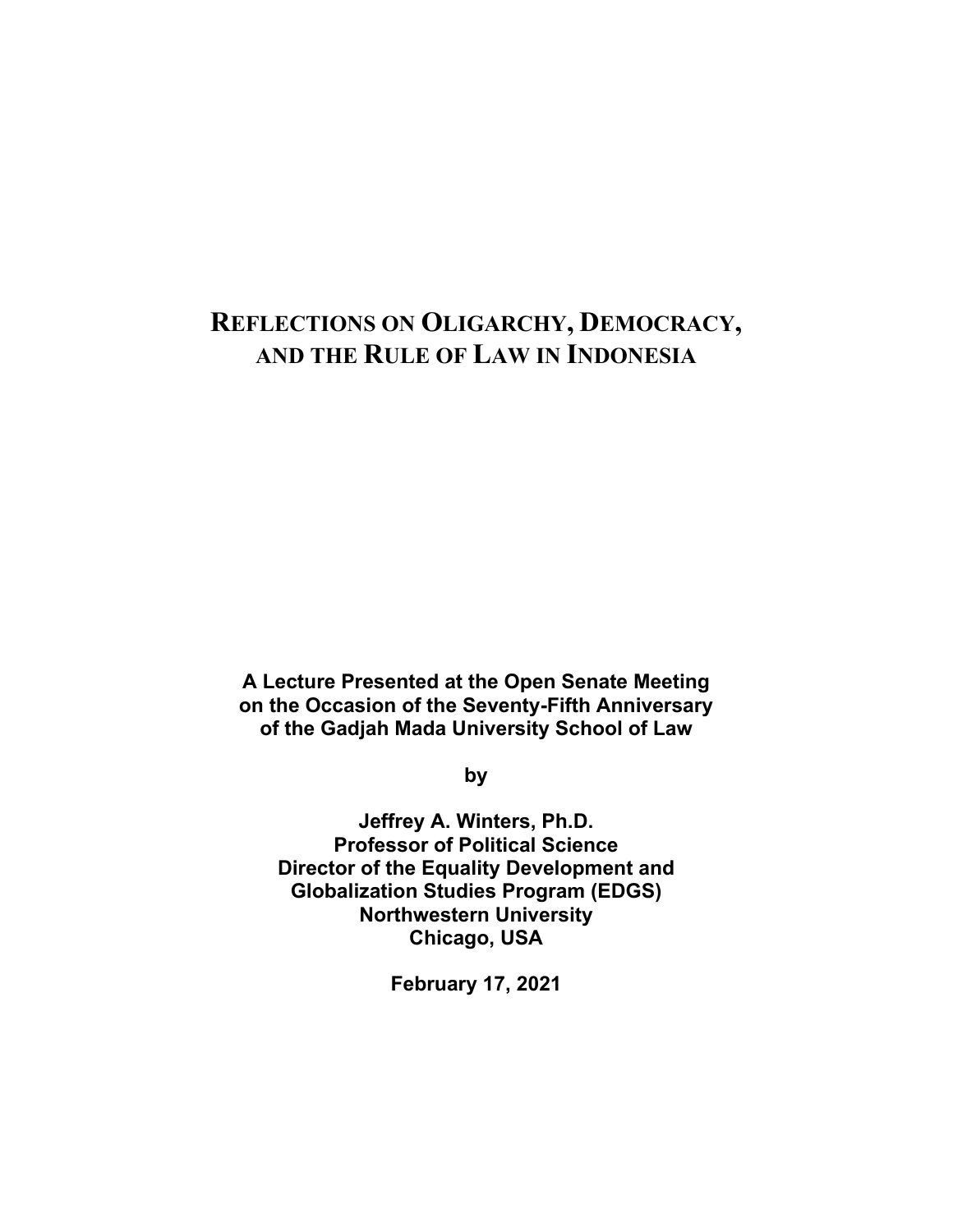Struggles throughout history show us that there is a powerful and persistent human desire for freedom, justice, and equality. But history also reveals that human societies remain gripped by profound and durable inequalities, patterns of exclusion, and especially a capacity of small groups (oligarchs and elites) to benefit themselves as they dominate everyone else. There have been important victories, and no one can deny that there has been progress in addressing inequalities. But if we are honest, we must admit that the achievements have been slow and partial. And in some cases, inequality has actually increased even though we live in an era that is more vocal about fairness and rights than any that came before us. Dr. Martin Luther King declared in a famous 1968 oration that "the arc of the moral universe is long but it bends toward justice."<sup>1</sup> Although his message was intended to be uplifting, it is disturbing that progress toward justice is so gradual that it must be measured on a galactic scale.

 The main message of my lecture on this important occasion is that whatever our achievements may be in the realm of justice, fairness, and human dignity, we are far too comfortable with extreme inequalities. Levels of inequality and unequal power that are too high to be labelled "civilized" have become normal. It does not take much effort to see that our democracies are dominated by the few rather than the many; that our economies produce wealth inequalities both within and between nations on a scale never seen before in human history; and our legal systems bend to the powerful rather than the powerful bending to the law (as the weak must do). I mention these failures not to be pessimistic or depressing, but rather to remind us that the pursuit of meaningful change starts with an honest assessment of where we are. What I offer today is in the spirit of continuing the important struggles of those who have come before us – not only because it is the only responsible thing to do, but also because it would be a tragedy to allow their efforts and sacrifices to be in vain.

 This lecture begins with an analysis of the problem of inequality and democracy. The emphasis is on societal inequalities that democracy is supposed to remedy, but which instead end up undermining democracy itself. This is followed by a closer look at our most durable societal inequalities, with an emphasis on a special set of actors known as oligarchs as the most extreme

<sup>&</sup>lt;sup>1</sup> Dr. Martin Luther King Jr., "Remaining Awake through a Great Revolution." Speech given at the National Cathedral, Washington, D.C., March 31, 1968.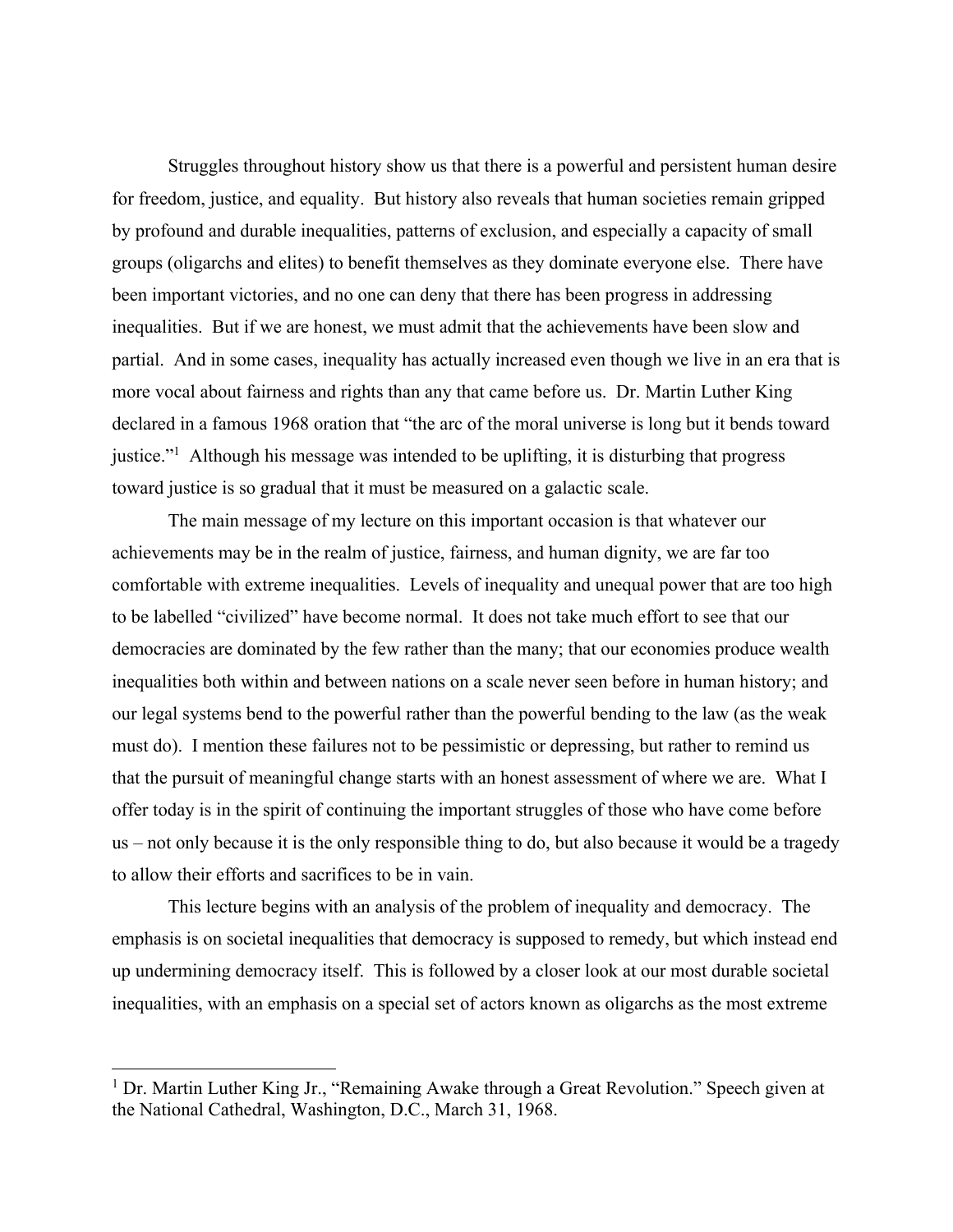example. More than any other group, oligarchs undermine the achievement of representative democracy in our countries. In the last part of the lecture, the discussion turns to unequal power and the rule of law. The argument is that when we say "the rule of law and not of men," the important locus of struggle is not at the mass level of ordinary citizens, but rather among oligarchs and elites, the most powerful actors in the system. Taming them and having them submit to laws and legal institutions is the most challenging power contest any nation faces. Thus, later in this lecture I will propose a redefinition of the rule of law that will help guide and focus future struggles to achieve this important goal.

I will argue that achieving the rule of law is far more difficult than a simple transition to democracy. This is because oligarchs and elites can easily adapt to, capture, and dominate democracy. This is not possible with the rule of law because rules and punishments applied equally to the weak and the strong directly threaten the power of those at the top. From the perspective of oligarchs and elites, democracy is the use of power in a different way, whereas the rule of law is an absolute loss of power. At the surface level, Indonesia's experience with the Corruption Eradication Commission is just about corruption. But at a deeper level, it is a battle to tame the country's oligarchs and elites – a power contest with important consequences for the rule of law in Indonesia, and a fight that the most powerful actors are currently winning.

 Before turning to the legal dimension, it is important to understand the unequal distribution of power in societies and the implications this has for democracy and the rule of law.

#### **Modern Democracy as the Pursuit of Equality within Inequality**

 "Man was born free, and everywhere he is in chains." Rousseau, *The Social Contract*, 1762

 In Rousseau's time, there was no meaningful democracy. Oppressive monarchies and other authoritarian regimes dominated the landscape. His solution to achieve human freedom and legitimate government was to shift sovereignty to the people. But if we fast-forward to the  $21<sup>st</sup>$  century, it is evident that simply establishing democracy and freedom are not enough. There is a different set of chains that imprison us. In focusing too narrowly on government alone, Rousseau's analysis and remedy overlooks and underestimates the lasting impact of social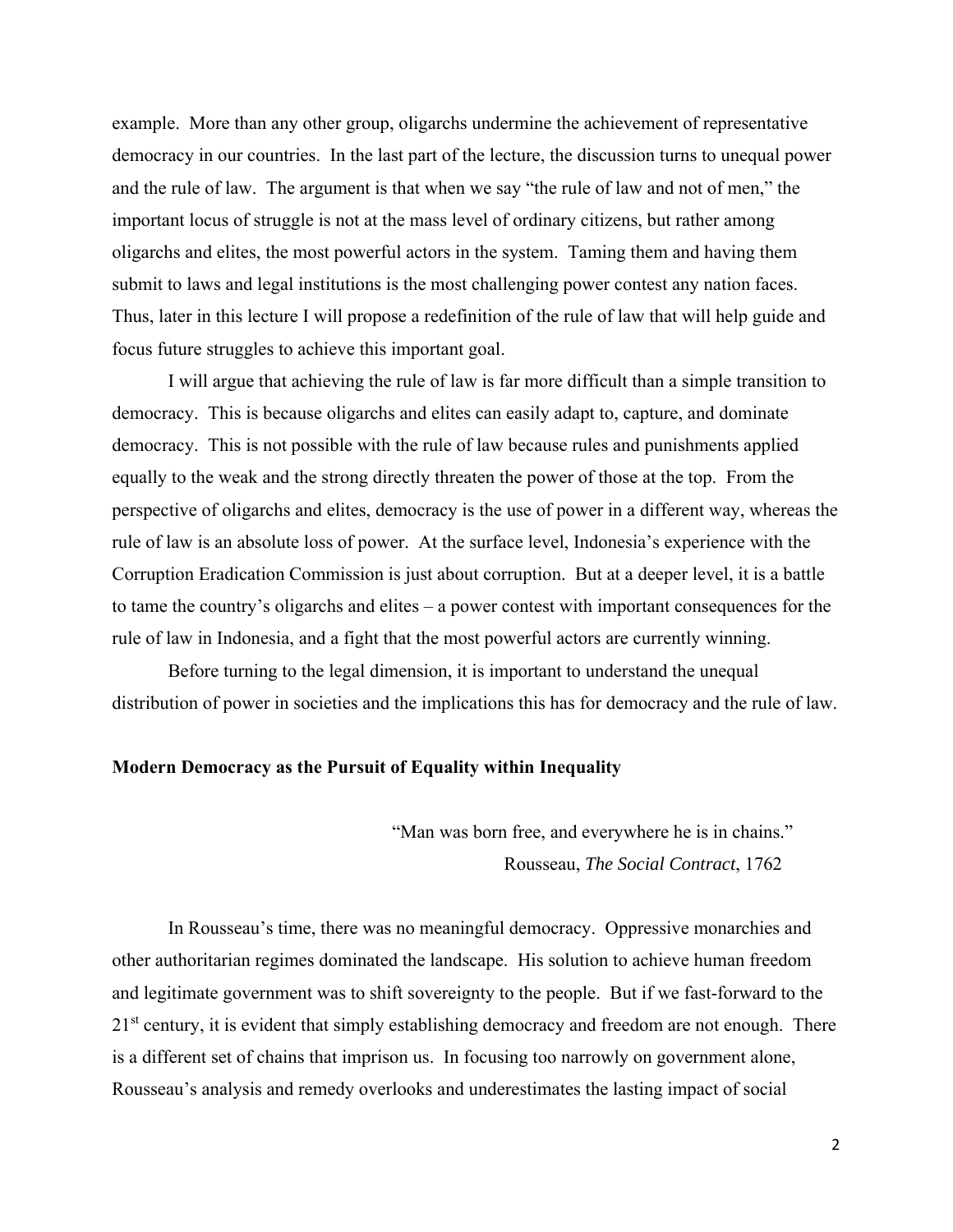stratification and hierarchy outside of the government structure on political equality. An updated version of this opening line of *The Social Contract* might be: "Man is born the same, and everywhere he is unequal." Democracy and freedom are important gains, but neither is enough to achieve equality because they fail to address the most important and durable forms of extreme inequality in society.

 All modern democratic societies contain a fundamental contradiction. We cherish equality as one of our highest principles, and yet we tolerate and even embrace structures and institutions that generate huge power inequalities that make democracy unrepresentative. Inequalities of power subvert all formal (institutionalized) efforts or designs to achieve principled equality. Unequal power means unequal society, no matter what constitutions we write or principles we proclaim.

 This contradiction exists because for hundreds of years, modern societies have pursued two tracks that cannot be reconciled. One is the formal political and legal track that declares equal participation and equal rights for all. Democracy has wide legitimacy because it is based on the principle that the power and voice of every citizen should be equal. It is so compelling that people are willing to risk suffering and death to achieve it. The equality principle of democracy is enshrined formally, but also narrowly, in the practice of one person, one vote on election day. In the legal realm, it is enshrined in the principle of equality before the law. No matter what their position or status, persons bend to the law, never the law bends to persons.

 The other track is the economic sphere based on private property and markets. This is a realm that also draws its legitimacy from fundamental principles of equality such as fair competition and open access. And yet, in practice markets consistently produce massive inequalities. Everyone is supposed to be equally free to compete in the market, and, in its ideal form, markets should be a level playing field that does not favor particular persons. The only advantage one is legitimately permitted to bring to the market is a *competitive* advantage, rooted exclusively in the desirability of the product or service one offers. You win in the market because consumers choose you over others. And they choose you because of your efforts and innovations. That is the ideal version of markets, not the reality.

 After several centuries of experience, it is undeniable that market capitalism does two things very well: it raises overall living standards and it produces extreme inequalities of wealth. Although the creation of great fortunes alongside masses of people with barely enough to live is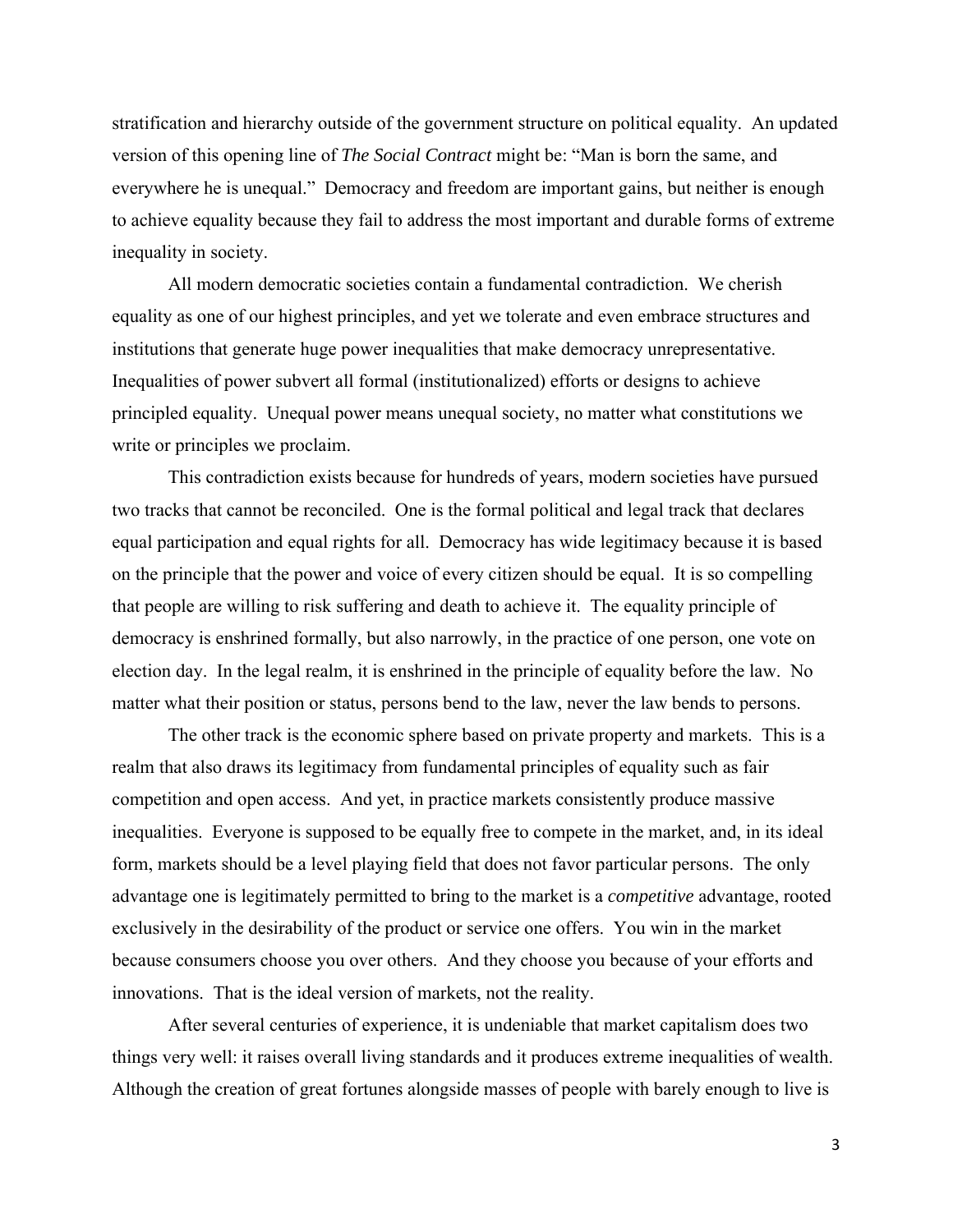disturbing, on its own it is something that could potentially be corrected or adjusted through government policies that re-balance wealth. But this does not happen because extreme wealth inequalities do not just make certain people super-rich, they also make them super-powerful in society. Our economic system inevitably produces oligarchs who can easily convert wealth power into political power, and who have a strong incentive to do so precisely to defend their wealth.

Markets do an excellent job of concentrating wealth, while politics (especially democratic politics) threatens to spread it again. The challenge for the rich and powerful few is to dominate politics to reduce the risks of redistribution. In democracies, the power of oligarchs distorts the political system and undermines – and in some cases even cancels – democratic equality based on voting. What I am saying is that our struggles to achieve equality (through democracy) are contained within even larger and far stronger struggles to produce inequality (market capitalism). The result is political equality that is stunted by almost unlimited material inequality.

 Democracy has been critiqued from many angles. Debates have produced two broad ways of thinking about democracy. One emphasizes the substance or the content of democratic self-government. We measure or assess democratic government by its democratic outcomes.<sup>2</sup> The fundamental principle is that the "will of the people" should be actually visible in the policies, actions, and priorities of government. But critics asked a fair question: What is the "will of the people"? Joseph Schumpeter in his critique of this classical view of democracy argued that the idea of the "will of the people" is an impossible myth. It does not exist in reality. People have many wills on many issues. Sometimes the people know what they want. Many times they do not. Sometimes they want what influential elites tell them they should want, and this could change if other elites, who are more persuasive and charismatic, shift the debate in different directions.

 $2$  Martin Gilens and Benjamin Page (2014) analyzed the power of average citizens compared to that of oligarchs and elites. A quantitative study of thousands of decisions in the U.S. Congress showed that, "Not only do ordinary citizens not have *uniquely* substantial power over policy decisions; they have little or no independent influence on policy at all. By contrast, economic elites are estimated to have a quite substantial, highly significant, independent impact on policy." When it comes to influence on representatives in Congress, "it makes very little difference what the general public thinks" (p. 572).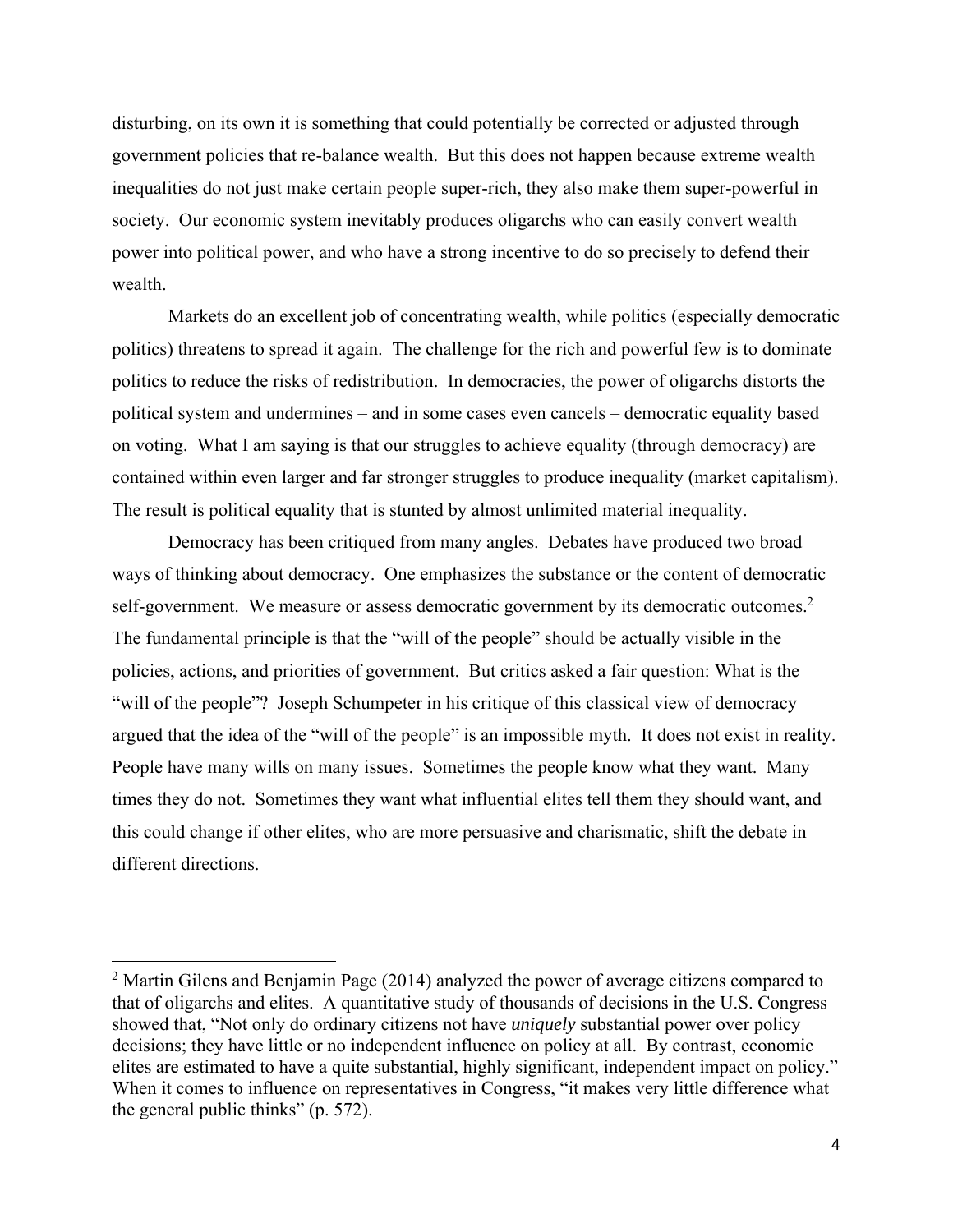This does not mean that ordinary people are ignorant sheep. What it does mean is that people are themselves complex, that they have many views on many topics that are also complex, and that most societies do a very poor job of educating and informing their citizens. And except in very small communities where everyone participates directly in self-government (which is exhausting, by the way), if there is such a thing as the will of the people, it will be realized through representatives.

 This modern reality prompted Schumpeter to shift our fundamental idea of democracy away from the substance and content of government toward *procedures*. He redefined democracy as a procedure for choosing representatives in government.<sup>3</sup> From this perspective, a government is democratic if it is the result of "free competition for a free vote." Democracy is not government of, by, and for the people. That's another myth. It is the selection of government leaders through elections that are genuinely free, fair, and competitive. The role of the people is not to govern themselves, but rather to select those who will govern them. No more and no less.

Note that this specific way of choosing representatives may or may not result in government policies and actions that satisfy the needs and desires of the people. According to Schumpeter's redefinition (which is the dominant one globally), we can *hope* or *assume* that the democratic procedure of choosing representatives will indeed result in some sort of "will of the people" being realized. But the important point is that it does not have to in order to be democratic. The entire legitimacy of democracy is based on *how* representatives are chosen, not any connection between the policies they produce and majority interests.

 What is remarkable is that despite Schumpeter's more simple and minimalist definition, and despite the irrelevance of actual outcomes or needing to reflect the interests of the majority, Schumpeter's redefined democracy still fails on its own terms because gross inequalities of

 $3$  Saffon and Urbinati (2013), in their spirited defense of procedural democracy, write: "The proceduralist vision insists that equal political liberty is the most important good for which democracy should strive." They continue, "Equal liberty implies not only the right to participate in politics via voting and freely expressing one's mind but doing so under equal conditions of opportunity, which entails protecting civil, political, and basic social rights with the aim of ensuring a meaningful equal participation." This naïve formulation ignores the effects of extreme power inequalities on democracies. As John McCormick (2011) makes clear in *Machiavellian Democracy*, which Saffon and Urbinati do not engage, democracy even at its best amounts to "elective oligarchy" in all societies with enormous wealth inequalities.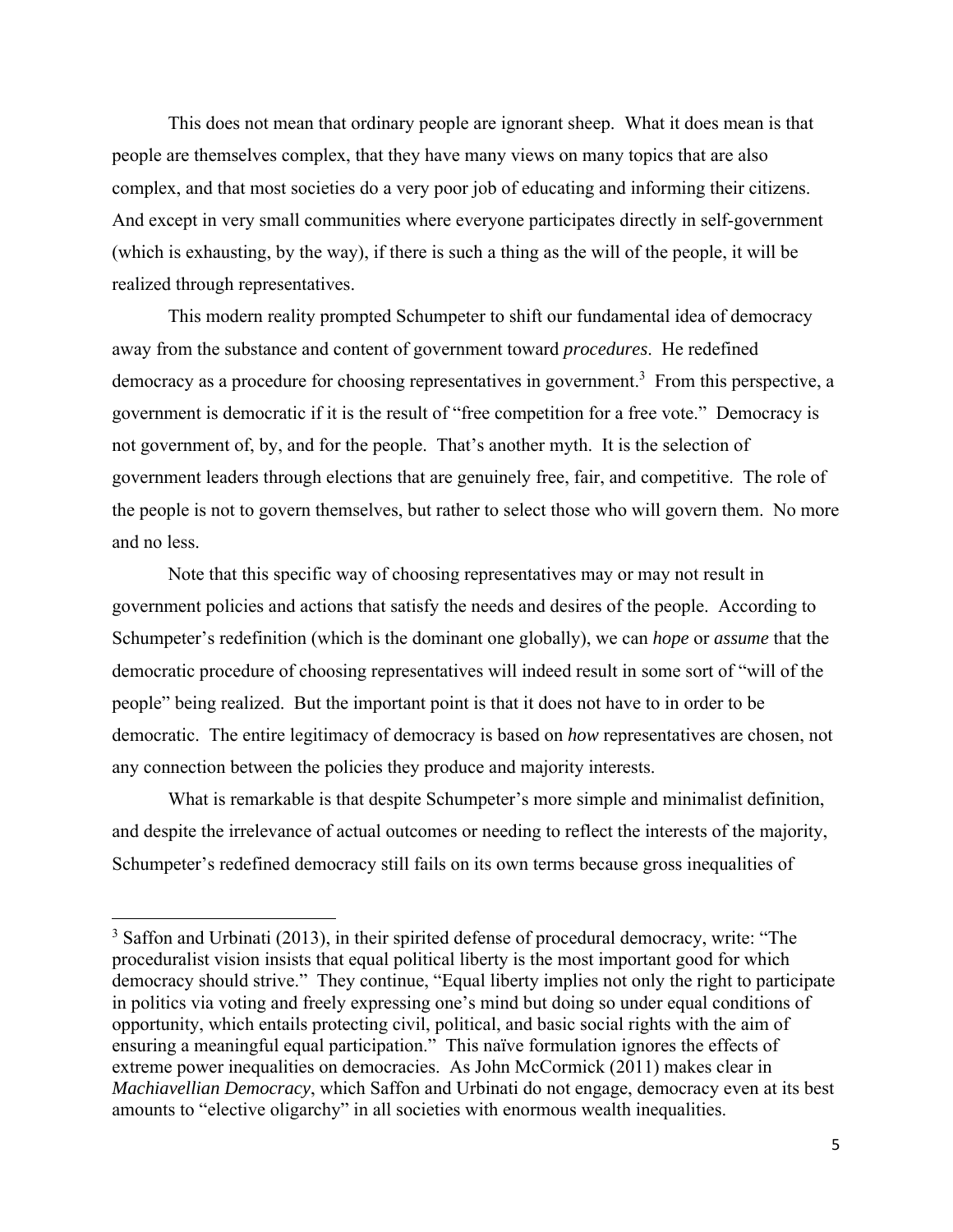power across all societies make the free competition for a free vote virtually impossible. Even Schumpeter's stripped down interpretation of democratic government still rests on the bedrock foundation of *equal voice and equal power for all citizens*.

Free competition for a free vote is meaningless if a few thousand oligarchs and elites have the power to direct, constrain, block, or overwhelm the democratic method at every stage. A useful image might be a stadium full of people all speaking and yelling at once as they try to be heard, while a much smaller and more coordinated group of oligarchs and elites blast their voices and messages through towering speakers. Only in those rare moments when the crowd chants the same message in unison can they overwhelm the amplified voices.<sup>4</sup>

 It is not a great stretch to apply this image to free and fair elections – and what determines which voices or ideas get circulated, which ones get amplified, which ones end up shaping the issues that are on the agenda during campaigns, and who gets selected to represent the people. Moreover, this does not even begin to address the ongoing power and influence oligarchs exert during the years *between* elections when most of the citizens filling the imaginary stadium go back to their families, work, and lives in general. Oligarchs and elites have the opportunities and resources to remain engaged and apply pressure long after the election results are announced. Even by Schumpeter's reduced definition of democracy, at best the people get elections skewed by oligarchs and elites, followed by a government even more skewed by them.

 What is evident from this discussion is that even retreating to a minimalist procedural definition cannot rescue democracy if power is so unequally distributed in society that the institution of "one person, one vote" is overwhelmed by some people having the equivalent of millions of votes. To understand how this happens, we must explore the many forms of

<sup>&</sup>lt;sup>4</sup> The widespread use of public opinion polls early in an election cycle provide ordinary citizens with some influence before election day. Firms providing this service to politicians mushroomed in Indonesia after 1998. Networks of elites and political parties may have their preferred candidates for office. But persistently dismal polling numbers make it hard to attract large donations from oligarchs to fund increasingly expensive campaigns. To overcome this obstacle, candidates try to pay pollsters to produce impressive numbers. Some large Indonesian oligarchs have responded to this by setting up their own internal polling teams to ensure they have accurate numbers before giving money to cash-hungry candidates. Recent research by Dirk Tomsa (2020, p. 1) challenges this mass-empowering view of polls, finding that "democratic responsiveness seems to have declined rather than improved despite an ever-growing number of public opinion surveys."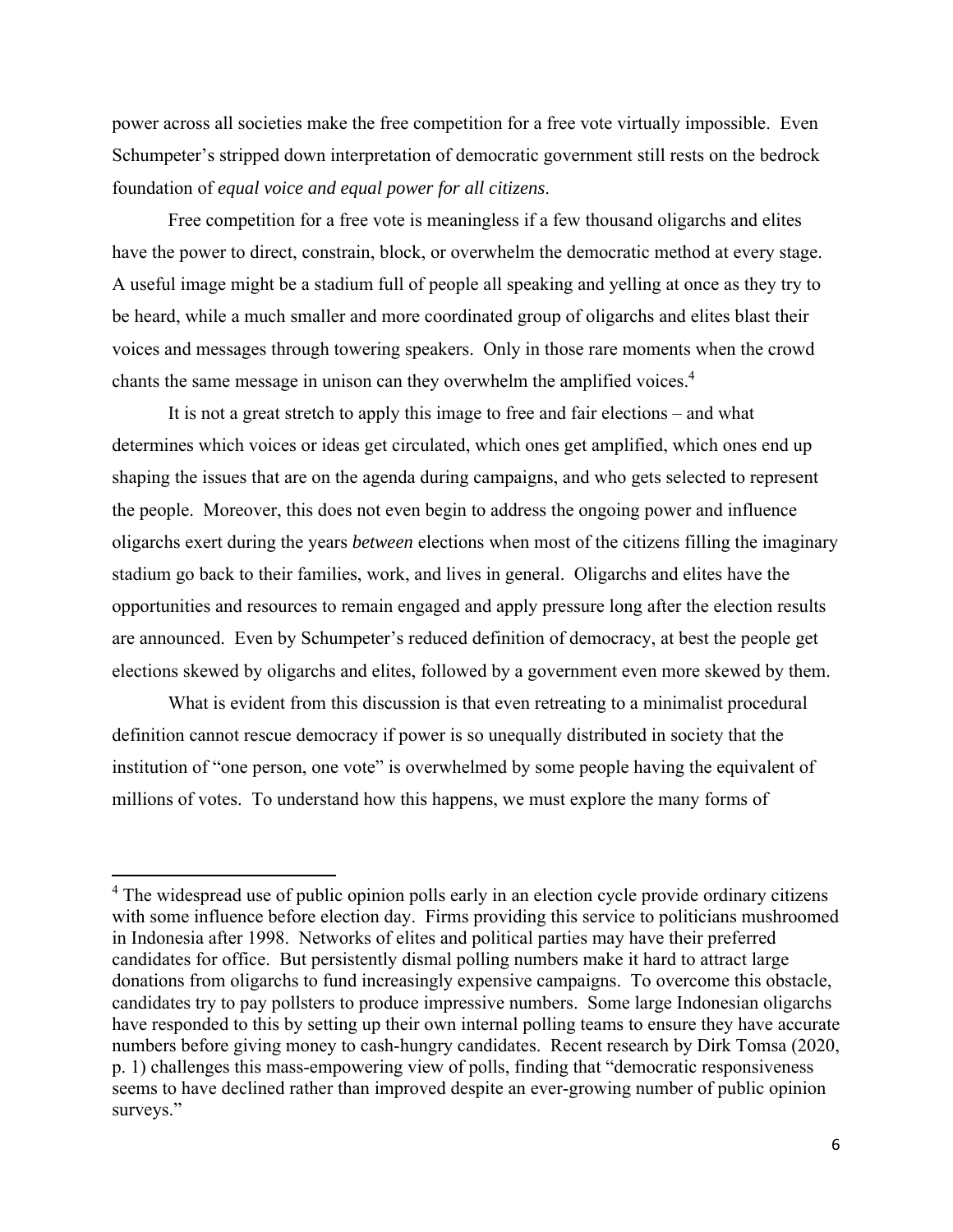empowerment that are not derived from formal rights of equal participation and voting. This is the realm of stratification, oligarchs, and elites.

#### **Simple Inequality, Extreme Inequality, and the Power of Oligarchs**

 The core problem of our democracies has nothing to do with how democracy is defined. It does not matter whether we emphasize outcomes or procedures. It is also irrelevant whether a single will of the people exists, or whether we have direct democracy versus elected representatives. In stratified societies, which are the only kind that exist, these issues are a distraction. The important point is that democratic government *of any kind* is impossible when citizens have extreme inequalities of power. Even if there were genuinely competitive elections, universal suffrage, and full freedoms of assembly, participation, and access to information, a system would still be disqualified as undemocratic if it gave nearly everyone one vote, but gave a small number of citizens a million votes each. This is because granting a single vote to each person expresses democracy's core requirement that power be shared equally among all citizens.

But for this core principle to be meaningful, the assumption is that an equal vote gives everyone an equal voice. That is, equal political power is democracy's qualifying element. It follows, then, that granting a single vote to everyone is sufficient for democracy *only if* citizens also have relatively equal power endowments in all other relevant categories. If they do not, and if inequalities of power are extreme, it is the same as giving one vote to the majority and a million votes to a few.

 The study of inequality has a long and contentious lineage. In a pioneering article that launched a sharp debate in the pages of the *American Sociological Review*, Kingsley Davis and Wilbert Moore (1945, p. 242) argued that there is a "functional necessity of stratification." They pointed out that in complex societies people have different roles, and there are important reasons why different rewards are associated with each role.<sup>5</sup> They concluded that inequality is universal because it is necessary and beneficial. In response, Melvin Tumin (1953, p. 387) granted the

 $<sup>5</sup>$  According to Davis and Moore (1945, p. 243): "If the duties associated with the various</sup> positions were all equally pleasant to the human organism, all equally important to societal survival, and all equally in need of the same ability or talent, it would make no difference who got into which positions, and the problem of social placement would be greatly reduced." Social inequality is, therefore, "an unconsciously evolved device by which societies insure that the most important positions are conscientiously filled by the most qualified persons."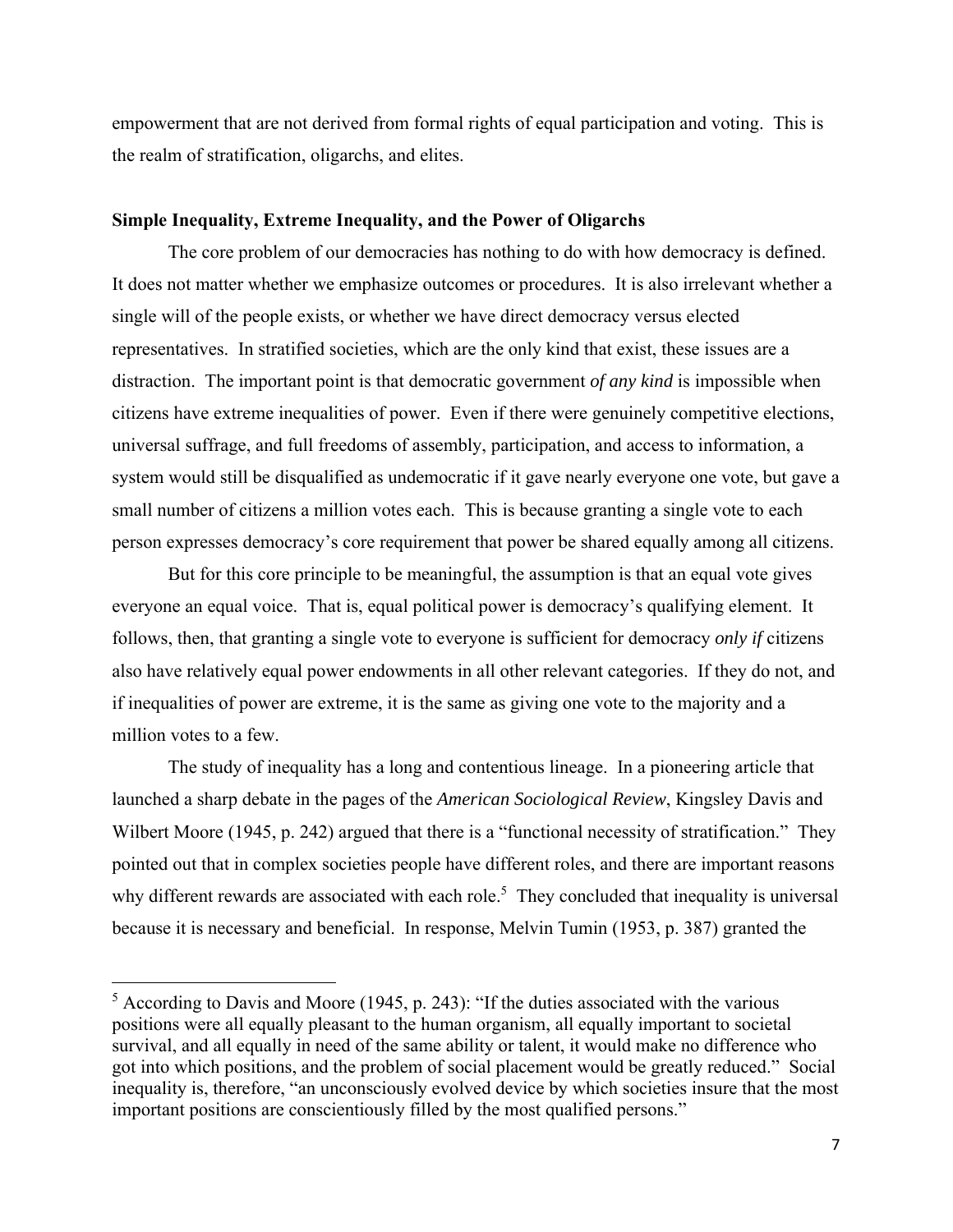"ubiquity and antiquity" of inequality, but countered that the real issue was how power and property were distributed. Walter Buckley (1958) pointed out that Davis and Moore confused *social differentiation* with *social stratification*. It is not controversial that large and complex societies must have complex divisions of labor. It is also not problematic that different roles will have different rewards. What is neither necessary nor inevitable is *extreme* differences in those rewards. The problem of inequality is not its existence, but rather its scale, which Davis and Moore did not address and could not explain.<sup>6</sup> Functional theories of social differentiation (the claim that complex societies need inequality to function) fail to account for the shocking magnitude of social stratification evident from the earliest civilizations to the present.7

The missing element in such theories is the role that power plays in the capture of unequal rewards, which not only produce no apparent social benefits, but actively cause harm to the community. The antidote to extreme inequality is not absolute equality, a goal conservatives raise to dismiss and derail agendas for meaningful change. Striving for radical equality has proven dangerously utopian, and we are so far from this ideal that it does not merit serious consideration. The real terrain of contestation and of analysis concerns the *degree* of inequality, and how it can be reduced to non-pathological levels. If inequality is inevitable and even useful, extreme inequality is neither. The realistic opposite of extreme inequality is what might be called *simple inequality*. The distinction between simple and extreme inequality is rooted in their relationship to social, economic, and political power. Simple inequalities are relatively benign because they are too small to create distorting power imbalances in society. Simple inequalities do not alter life chances or allow individuals or small groups to dominate large communities.

<sup>&</sup>lt;sup>6</sup> Emphasizing "qualifications" as the basis for who fills different roles in society, Davis and Moore argued that people gain access based on innate talents or training. They acknowledged that innate capacities could not explain most social inequalities because "talent is fairly abundant in the population." Instead, they pointed to the training process, which is "so long, costly, and elaborate that relatively few can qualify." (Davis and Moore 1945, p. 244). The obvious problem with this analysis is that it is circular since access to "training" is itself conditioned by prior social inequalities.

<sup>&</sup>lt;sup>7</sup> Wrong (1959, p. 775) notes that Davis and Moore never demonstrate that "a more equal distribution of rewards is in principle incompatible with the maintenance of a complex division of labor." For a more recent critical engagement with the Davis-Moore thesis, see Panayotakis (2014).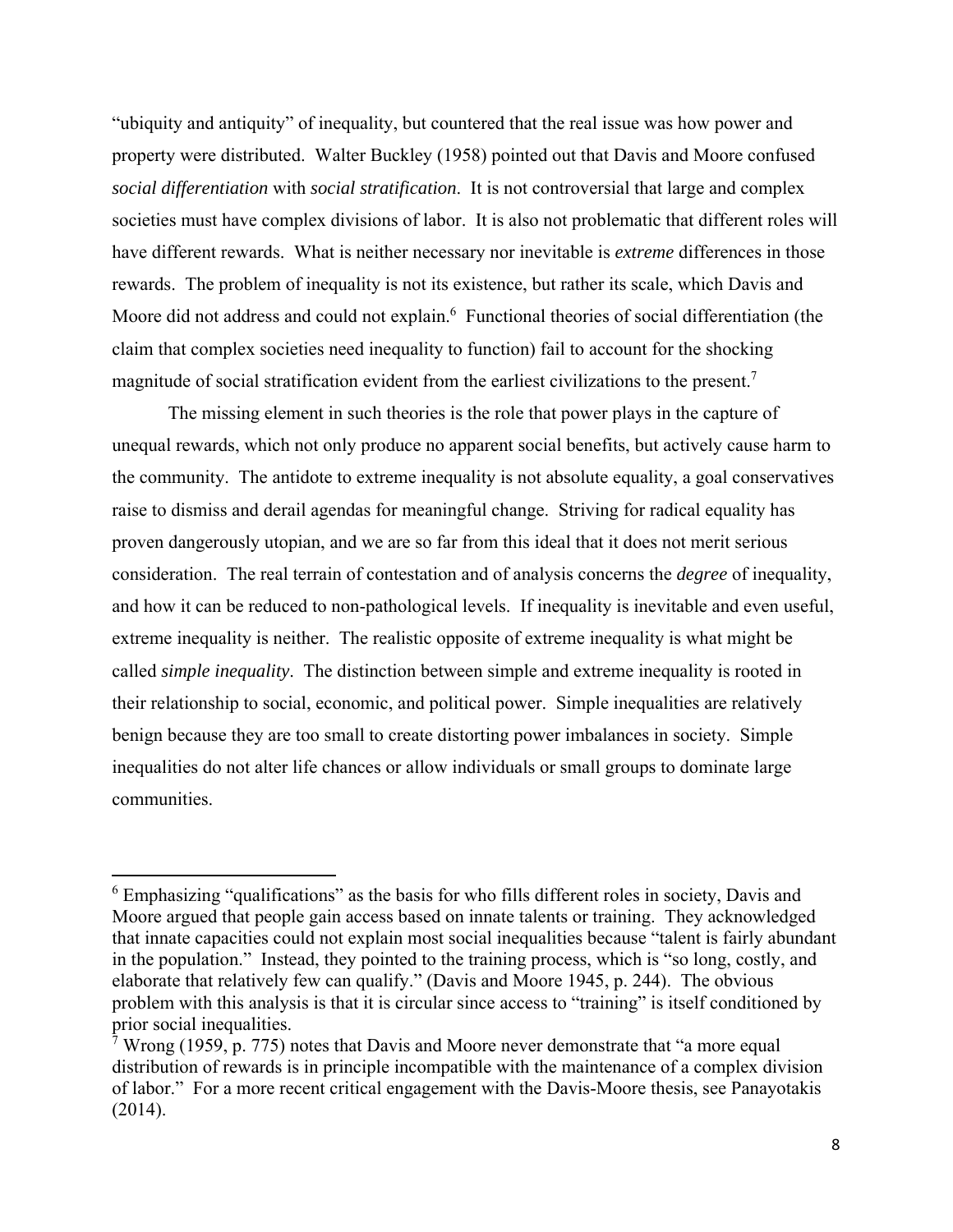Extreme inequalities confer enormous power and do not arise naturally or randomly. They are fought for aggressively and defended consciously.<sup>8</sup> And because of the role of institutions, inequalities that generate massive rewards and power have important self-sustaining characteristics.<sup>9</sup> Institutions are the rules, norms, and procedures that reflect the winners of past social battles and struggles. They are the artifacts that remain when the dust of social conflict has settled. It is useful to think of institutions as resilient structural thickenings in the interstices of social relations that support existing power relations against challenges. Institutions are important in giving power and domination their stability and continuity. For instance, the institution of property rights, backed up by state coercion, is vital in the smooth transfer of wealth and power across generations. Slavery renders people themselves as property. The initial capture of people makes them slaves; the institutionalization of slavery ensures their status is continued for generations.

This sustaining role of institutions explains why ruptures or "critical junctures" are so important for understanding change throughout history. Major crises can crack and break institutional structures that are otherwise durable largely because they are under constant development and repair. Although the weak sometimes win the battles that produce institutions, nearly all important social structures and institutions have deep safeguards built into them that reflect and maintain *unequal* distributions of power and rewards. When pushing back against the strong and privileged, victories are rarely a clean sweep.<sup>10</sup> Nowhere is this more evident than in the institutions and politics of democracy.

 Of all the inequalities that exist in society, none is more extreme and important than wealth inequality for the distortions it creates in democracies and in the rule of law. It is also noteworthy that while inequalities of power exist across race and gender, it is clear that at least some progress has been made on these fronts in most countries. Only in wealth inequality has

<sup>&</sup>lt;sup>8</sup> On the origins and development of extreme inequalities from pre-history to the present, see Winters (2017). For further important sources on inequality, see Voss (2010), Dow and Reed (2013), Therborn and Aboim (2014), Lamont and Pierson (2019), and Ridgeway (2019).

 $9$  It is much easier to gain and hold power when one already has a significant head start. This is why rags-to-riches stories impress us so much more than wealth and power passed on through families and networks. Albeit with different motives, the weak and the strong alike celebrate the ones who slip through the gaps in the system or scale the high barriers to social mobility.  $10$  On this point, Dennis Wrong (1959, p. 775) laments "the eternal difficulties faced by reformers and Utopians in 'making the leap from history into freedom.'"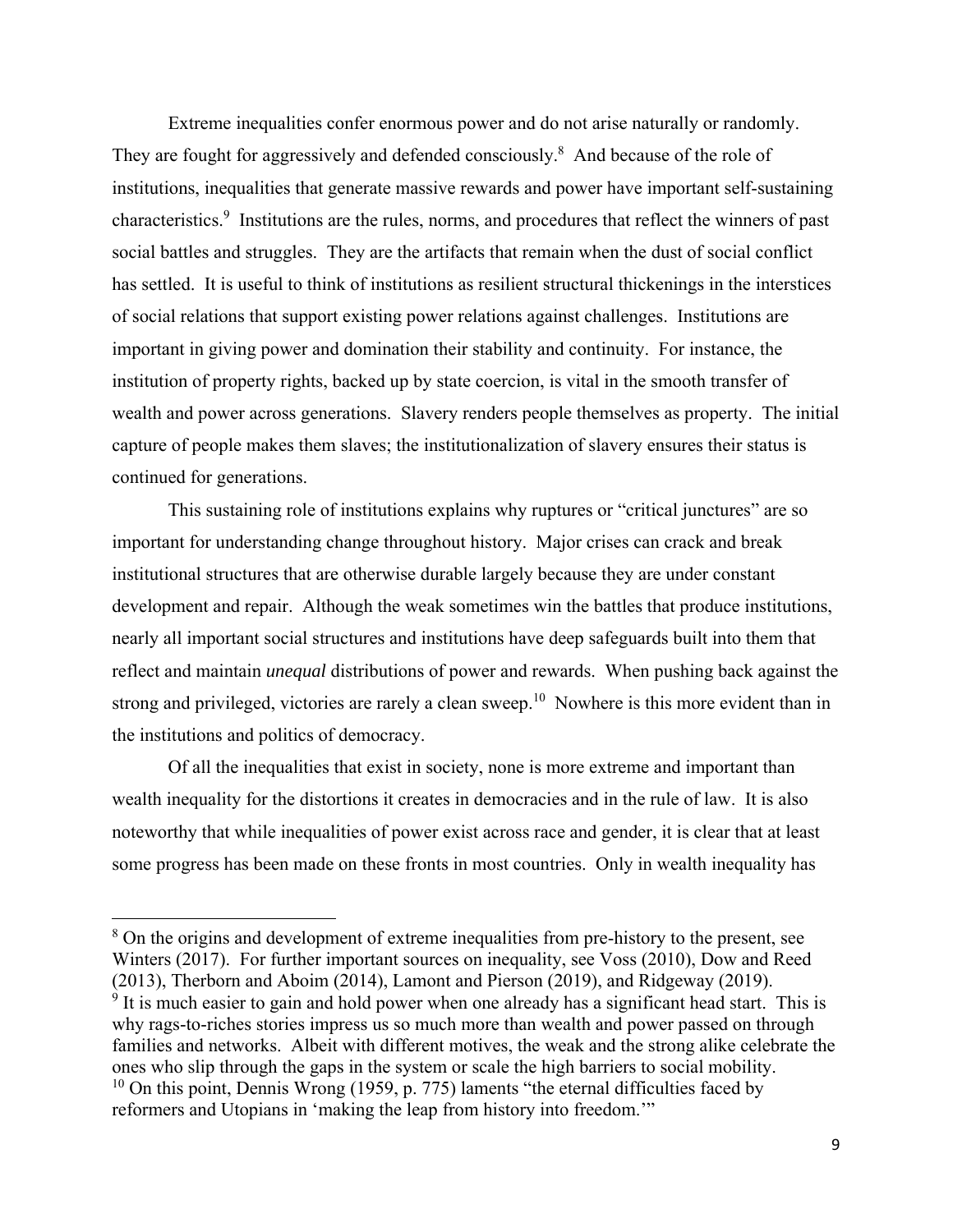the situation become not only worse during the past fifty years, but dramatically worse compared to 500 or 1,000 years ago.

Consider data on Indonesia for two indicators of wealth-power concentration. The first is the Material Power Index (MPI). This measures how much material power oligarchs at the top have compared to an average person (see Figure 1).



**Figure 1. Change in the Material Power Index in Indonesia, 2010-2020.** 

It is calculated by dividing the average wealth of the 40 richest Indonesians (available annually from *Forbes*) by the wealth position of the average citizen (using GDP per capita as a proxy). The results show that an already large wealth-power gap in Indonesia in 2010 has grown rapidly during the past decade. The average top oligarch in Indonesia had about 570,988 times the wealth power of an average citizen in 2010. This rose to 759,420 times by 2020, a 33% increase. This means that wealth concentration among oligarchs is rising much faster than overall growth in the economy.

 Another indicator, the Wealth Concentration Ratio, provides a snapshot of which countries have extreme wealth concentration at the top. This is calculated by comparing a country's median and average wealth from data collected by Credit Suisse. The median wealth in society is the middle point in the population. Half the adults are richer and half are poorer. The average wealth is the total wealth in the country divided by the number of adults. For all 171 countries in the Credit Suisse dataset, the average is higher than the median. This is because wealth concentration near the top in every country skews the average higher. The question is how much higher. This is what the Wealth Concentration Ratio tells us. It is derived by dividing a country's average wealth by its median wealth. Table 1 presents a comparison of the 10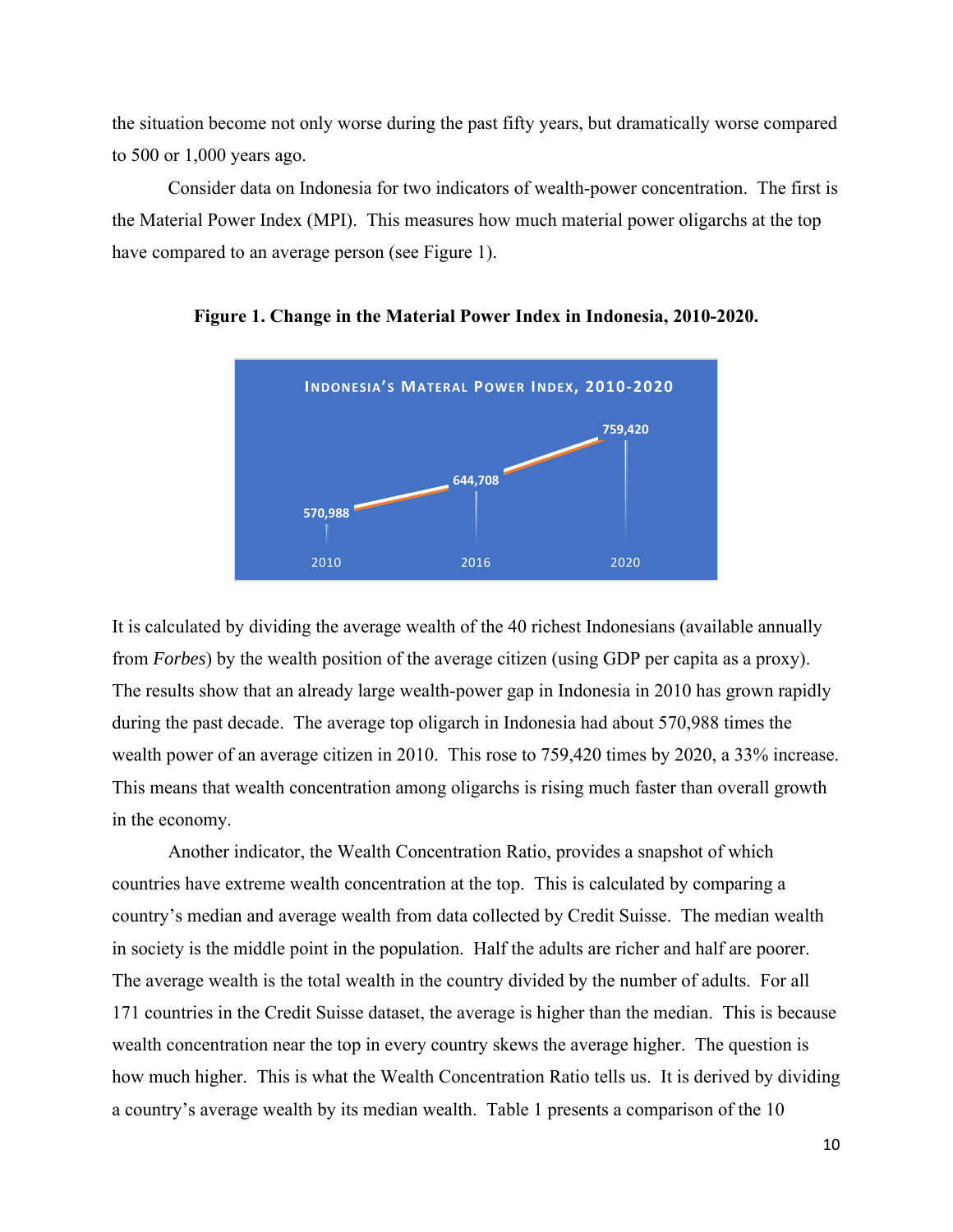countries with the highest Wealth Concentration Ratios in 2019. Indonesia is ranked 8<sup>th</sup> in the world with a ratio of 5.3 compared to a world average of 3.0.

|    | <b>Rank Country</b>  | <b>Median</b><br>Wealth<br>(US\$) | Average<br>Wealth<br>(USS) | Wealth<br>Concentration<br><b>Ratio</b> |
|----|----------------------|-----------------------------------|----------------------------|-----------------------------------------|
| 1  | Netherlands          | 31,057                            | 279,077                    | 9.0                                     |
| 2  | Russia               | 3,683                             | 27,381                     | 7.4                                     |
| 3  | Ukraine              | 1,223                             | 8,792                      | 7.2                                     |
| 4  | <b>United States</b> | 65,904                            | 432,365                    | 6.6                                     |
| 5  | Sweden               | 41,582                            | 265,260                    | 6.4                                     |
| 6  | Thailand             | 3,526                             | 21,853                     | 6.2                                     |
| 7  | Germany              | 35,313                            | 216,654                    | 6.1                                     |
| 8  | <b>Indonesia</b>     | 1,977                             | 10,545                     | 5.3                                     |
| 9  | Denmark              | 58,784                            | 284,022                    | 4.8                                     |
| 10 | India                | 3,042                             | 14,569                     | 4.8                                     |
| ** | Average              |                                   |                            | 3.0                                     |
|    |                      |                                   |                            |                                         |

**Table 1. Ten Highest Wealth Concentration Ratios, 2019** 

*Source: Credit Suisse Global Wealth Databook, 2019*.

This brief detour into the topic of concentrated wealth and the power it confers to the rich is the basis of oligarchic theory.

Oligarchs are actors who are empowered politically and socially by wealth (Winters 2011, 2014). Concentrated wealth always attracts threats for those who possess great fortunes. Those threats can be vertical or horizontal. The non-rich from below can try to take the wealth from those at the top. From above, the state can take wealth in the form of high taxes and redistribute it to others in society. In the case of monarchs and dictators, sometimes that redistribution is to themselves personally. Horizontally, oligarchs pose threats to each other. One quick way an oligarch can become much richer is to take the fortune of another oligarch.

 Throughout history, these threats from all directions have been an existential fact for oligarchs, and they have no choice but to engage in wealth defense or perish. I define oligarchy not as a form of government, but as the politics of defending wealth. Oligarchy describes the particular ways that the power and interests of the rich few are expressed. And what is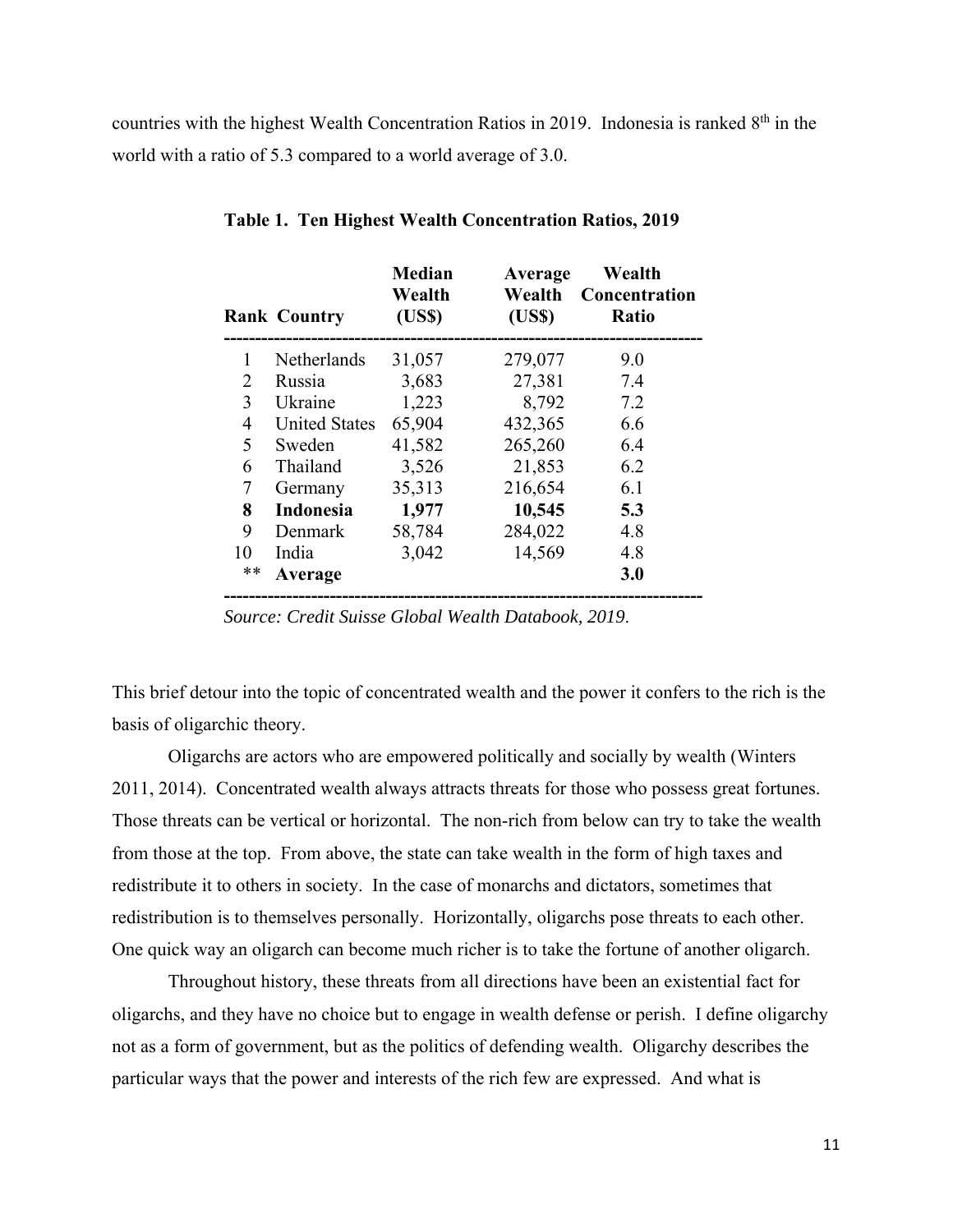significant about oligarchs embedded in any political system, from authoritarian to democratic, is that wealth itself is their specific instrument of power. There are two key factors that determine the political power of oligarchs. The first is the *form* of their wealth. I might be rich because I own 10 million heads of cattle. But cattle are difficult to use for political leverage. Financial assets are the most versatile and potent form of wealth power. Money can be used for a vast range of political objectives.

The second factor is *how easily* wealth power can be deployed in a given political system. I might have a mountain of cash, but campaign finance laws that are strict and aggressively enforced might prevent me from spending it on candidates or parties. This does not mean that oligarchs' money is useless during elections, but it does mean that they must be much more careful about how they spend it to ensure their candidates and policies win. As we know from the Indonesian case, sometimes oligarchs skip the step of backing parties or candidates and just create their own parties and campaign for themselves. This has been happening in Indonesia at both the national and regional levels, and it is a pattern that has grown during the last decade in other democracies around the world.

 The use of wealth power is not limited to campaigns and elections. Oligarchs can deliver funds to legislators and politicians to get favorable decisions on laws and policies such as taxes, labor, investment regulations, or to win huge government contracts. They can hire thugs to intimidate people or institutions, or rent crowds to simulate popular protest. To avoid legal consequences, they can bribe police, prosecutors, and judges. All of these expressions of power are quite visible and well known, and also quite unavailable to ordinary citizens.

Much less visible, but no less important, is what I call the Wealth Defense Industry. This is a multi-national and multi-billion dollar industry whose only purpose is to hide and protect the wealth of the ultra-rich, especially from government taxation and redistribution, but also to launder and relocate stolen funds. This industry is full of talented and highly paid professionals including lawyers, accountants, lobbyists, and wealth management specialists. All major law firms around the world have a wealth management division, and some companies do nothing except help oligarchs protect their fortunes.

 I have written extensively about how oligarchs operate within Indonesia's democracy. They key points I would emphasize here are that while all adult Indonesians have a single and equal vote in Indonesia's elections from 1999 forward, oligarchs exert tremendous power that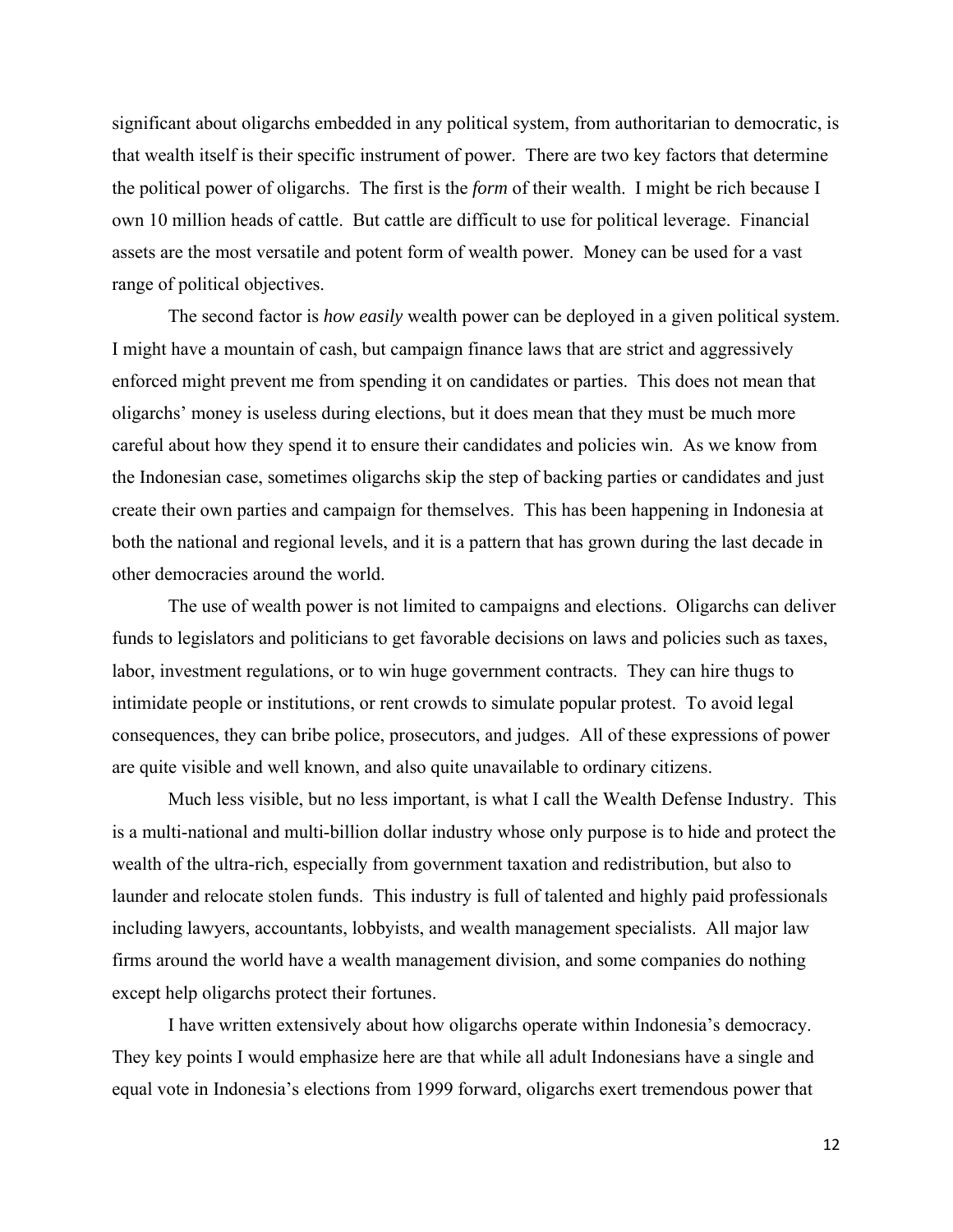goes far beyond simple voting to shape the range of political issues in play, which parties and candidates can go forward, and who has a significant chance of winning. The system is also highly dynamic in that government is a key target of oligarchs for influence and control, but government office is also a potential pathway to becoming an oligarch. Government office is a potential source of affluence in many countries. But because of the central role of extractive industries like oil, gas, mining, coal, and timber, opportunities arise in Indonesia to skim resources large enough to produce fortunes on an oligarchic scale. In the U.S., for instance, politicians can hope for tens or hundreds of thousands of dollars through corruption. If they are really lucky, they can break into the millions. But in Indonesia it is possible to reach the hundreds of millions or even billions of dollars.

 Although Indonesia's scores and rankings for democracy and freedom have declined in recent years, the country has performed well as a minimalist procedural democracy. Elections have occurred on time, there are multiple candidates and parties who compete openly and with a minimum of violence, and voting fraud is minimal. The free press and rights of speech and assembly have mostly been preserved (again, with recent declines being the exception), and candidates who lose elections step down from their seats or step aside for the winner.

Democracy is the only system of government in which powerful leaders surrender their positions willingly and often. SBY's single greatest contribution to Indonesian democracy was to peacefully step down when he faced his two-term limit. All of these things are important. But they do nothing to limit or neutralize the massive wealth power and influence of Indonesia's oligarchs and elites. As elsewhere around the world, Indonesia is a blend of democracy and oligarchy. A system of equal power based on equal votes is surrounded and dominated by the unequal power of oligarchs and elites.

 In the last part of this lecture, I would like to look more closely at this question of concentrated wealth and power in Indonesia. Through a case study of the rule of law, I intend to show how the KPK represents an effort to tame the power of Indonesia's oligarchs and elites, including an assessment of why that effort is important and yet failing.

#### **Power and the Rule of Law**

 Extreme power concentrated into a few hands subverts the rule of law in the same way that it distorts democracy. We have seen that democratic elections are "free and fair" in the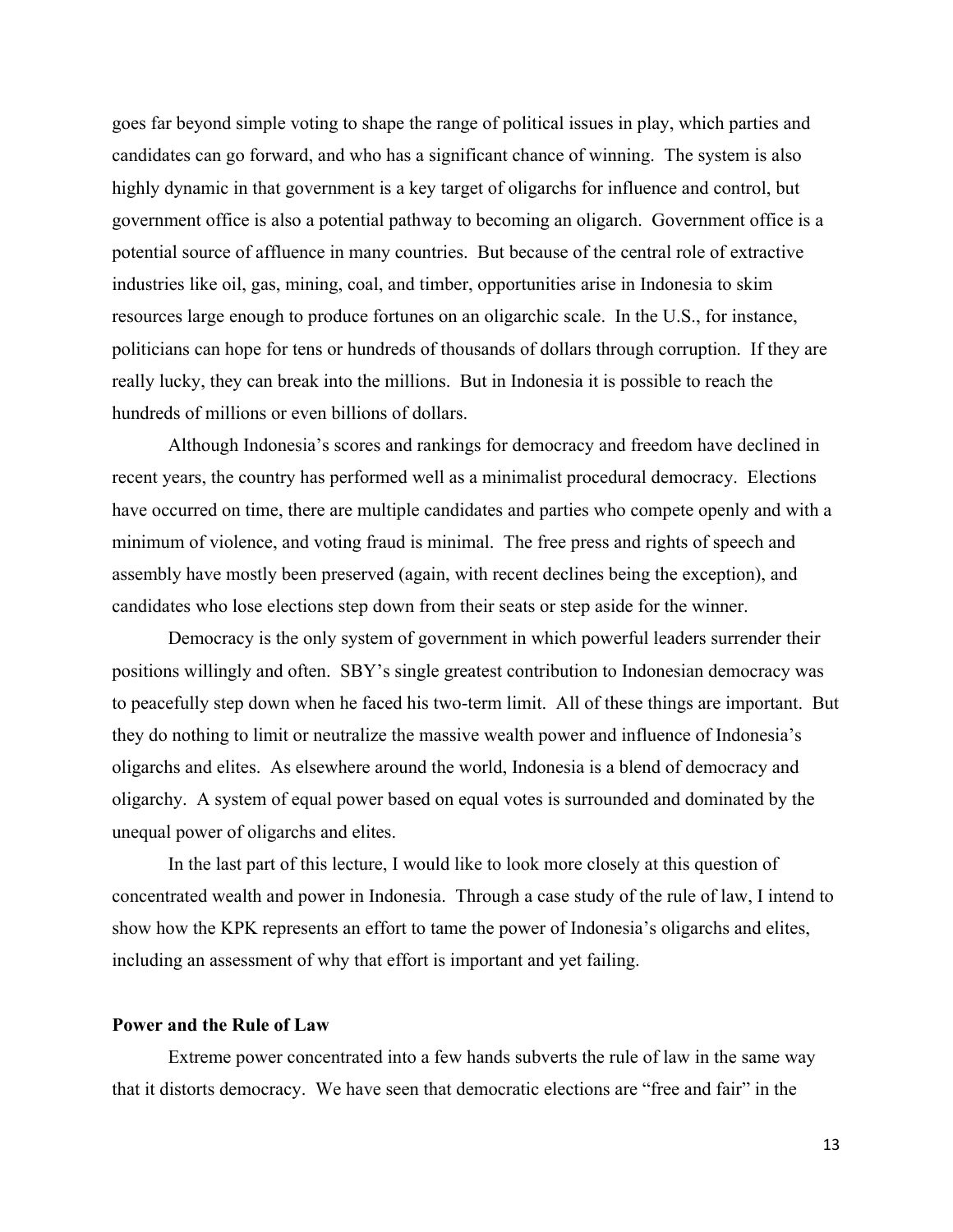narrow competitive sense, but utterly unfair with regard to equal voice and influence among all citizens. This is what McCormick meant by democracy as "elective oligarchy." We conduct elections, but within a broader social and political structure dominated by extreme power of oligarchs and elites.

Oligarchs and elites block the establishment of the rule of law when their personal power is sufficient to bend and influence the legal system in their favor. My proposition to you today is that the very definition of the rule of law only makes sense if it is focused on the success or failure of taming a country's oligarchs and elites.<sup>11</sup> Because this has not yet happened in Indonesia, we must conclude that the rule of law does not yet exist. The good news is that during the past two decades, the country made a major effort to force its oligarchs and elites to submit to the rule of law. The bad news is that after a very strong start, the battle between law and Indonesia's most powerful actors has turned decisively in the favor of the powerful. I am referring, of course, to the inspiring and yet tragic saga of the KPK.

 Before focusing on the KPK, let us first examine the fundamental relationship between the rule of law and the power of persons. There are two important elements in the analysis. The first and easiest part is to define clearly *what* the rule of law is. This definition allows us to say whether the rule of law exists and identify what key obstacles stand in the way. The second element is to understand *how* the rule of law gets established, which is a very different matter. Both of these dimensions require an emphasis on power that is far more common in political science than in the field of law, particularly in places where it is taught quite normatively.

 How should we define the rule of law? It is important to focus on what the rule of law *is* rather than what goals it is ideally supposed to achieve, such as liberty, freedom, or justice. Paul Gowder mentions three basic components. The first is *regularity*, which means that officials are reliably constrained by laws and rules in the use of the state's coercive capacities. The second is *publicity*, which means the people are informed of the rules and can challenge their application in individual cases. And the third is *generality*, which means that the state does not make "irrelevant distinctions" between persons when enforcing the rules. (Gowder 2013, p. 566).

 While Gowder's elements hint at the central role of power in the rule of law, we must be more explicit. I want to start a process of redefinition. I begin by offering what I will call

 $11$  On defining the rule of law, see Oakeshott 1983, Belton 2005, Carlin 2012, and Gowder 2013.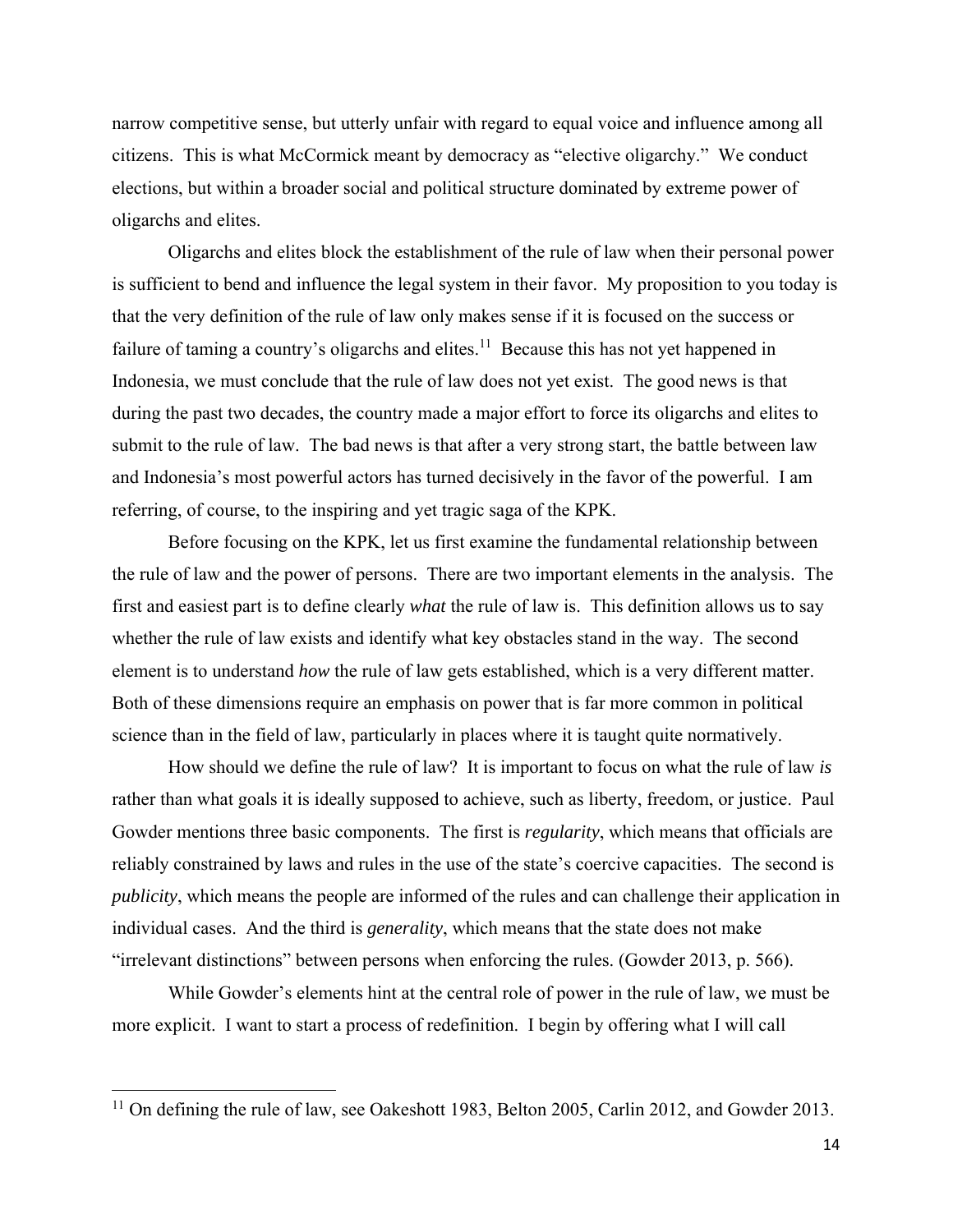Reformulation 1: *The rule of law exists when the laws and legal institutions are reliably more powerful than all persons who govern or are governed*. What is important about this redefinition is its focus on institutions, persons, and power. The essence of the rule of law is that people bend to the law, never the law bending to persons. The rule of law requires a strict and complete *depersonalization* of the rules and their enforcement, which is the meaning of *non sub homine, sed sub lege* (not under man, but under laws).

 The first dimension of depersonalization is with reference to officials within the state. The people in government above us – whether they hate us or like us, whether they are from our tribe or party, whether it is in their personal or political interest to support or undermine us, or whether they are just having a good or bad day – must be irrelevant. The second aspect of depersonalization is that our own individual characteristics do not matter for the administration of the law. Neither our identity, our position, our status, nor our power position is relevant. The law applies equally to all – hence the blindfold covering the eyes of Lady Justice (a symbol with a scale and sword going back at least to Roman times, although her blindfold was not added to statues and images until the  $16<sup>th</sup>$  century).

 But why is she wearing a blindfold? The answer is that if Lady Justice could see us, there is a risk that the prejudices (the word literally means "pre-judgements") of those in power would change how we are treated by the legal system. Her blindfold is for *our* protection. But there is another more subtle message in the blindfold. Lady Justice must also be shielded from knowing the potentially intimidating power of the person who stands before her. If she knows, if she feels their power, and if their power is greater than hers, her enforcement of the law will be distorted.

 This power aspect of the rule of law starts to move us from *what* the rule of law is to *how* the rule of law is achieved (as well as when and why it fails). This brings me to Reformulation 2, my final definition: *The rule of law exists when the laws and legal institutions are reliably more powerful than the most powerful actors in society*. Notice how this definition changes what we focus on. We no longer treat all citizens as a single undifferentiated mass. Just as we saw in the discussion of democracy, most people have an average endowment of power or voice. For each of them as individuals, their one vote is all they have to influence politics. But oligarchs and elites have power on a scale that is gigantic.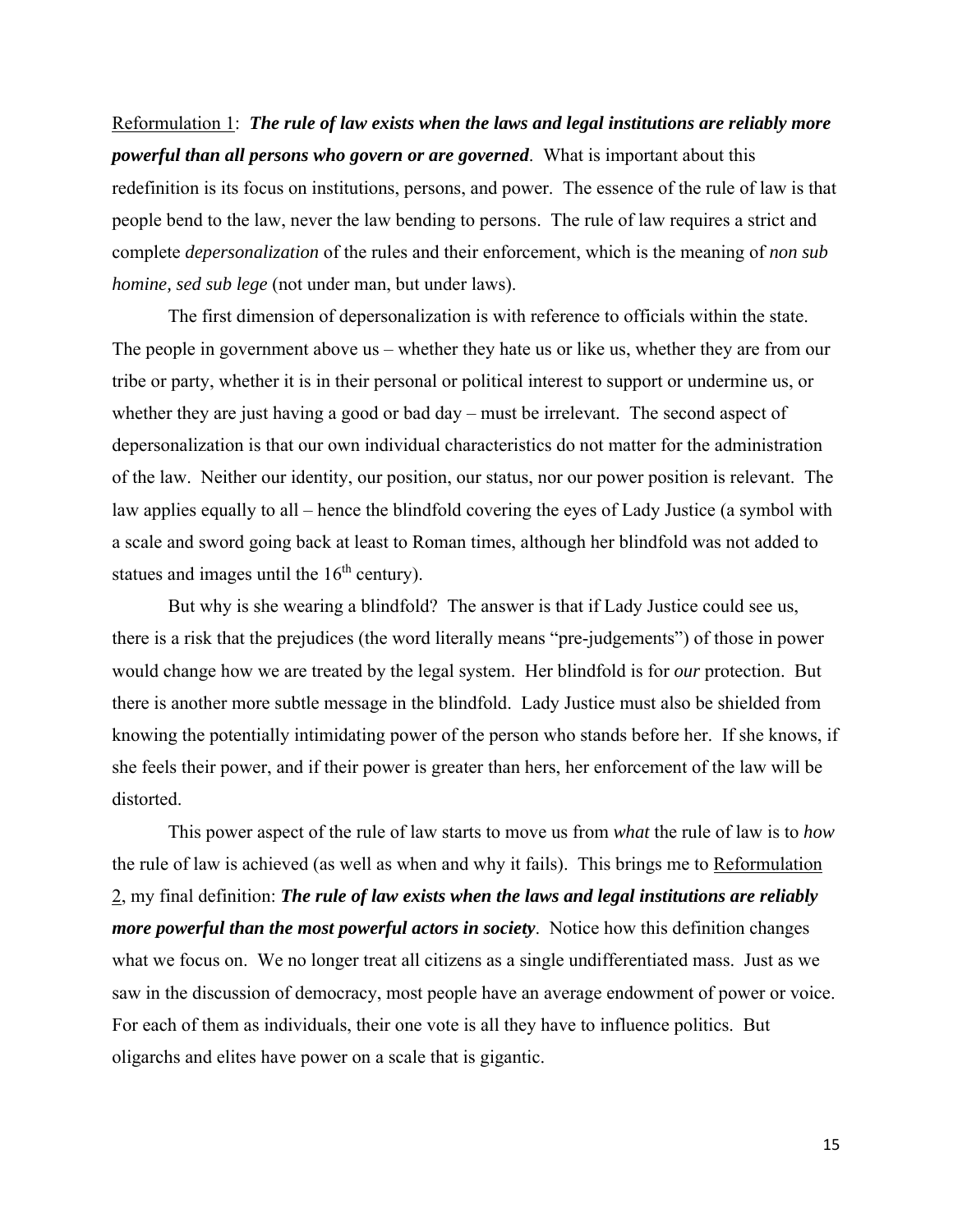This redefinition of the rule of law draws our attention to the fact that the power of ordinary persons is usually too insignificant to matter, but also that the power of certain people is potentially overwhelming. With regard to oligarchs and elites, the symbolism of the blindfold is not that Lady Justice does not know who comes before her, but that she is so powerful and confident that she *does not care*. For Lady Justice, the power of oligarchs and elites is invisible, as if it is not there. She is unafraid. Thus by taking the power position of different actors across society into account, we reach a very different, and, I would argue, deeper understanding of equality before the law. It means that the legal system will not discriminate against the weak and punish them unfairly, and it will not be intimidated by the strong and let them go free despite their guilt.

In most societies, the weak bend to the laws because they are overpowered, while the laws bend to the strong because the legal system is overpowered.<sup>12</sup> The terms we use actually reflect this elite-mass distinction. The "mundane" rule of law exists when people at a mass level follow the law and legal institutions are reasonably successful in detecting, adjudicating, and punishing violations. Interestingly, the most common term used when this breaks down at a mass level is a "failed state," which is a condition of rampant lawlessness where power and enforcement devolve to multiple non-state actors who enforce various rules in a patchwork manner across different segments of society.

When we say a country has a "rule of law" problem, we are not referring to lawlessness on a mass level. Rather, it refers to states where the legal system is bent or distorted by the powerful because they have the capacities, resources, or connections to influence or intimidate the legal apparatus, from police and investigators up to prosecutors and judges. This distinction is readily apparent in Indonesia – a society where most people follow the basic rules, the mundane wheels of justice turn, and hundreds of thousands of people end up in jail for their various crimes.<sup>13</sup> Everyone agrees that there is a rule of law problem in Indonesia, but no one describes the country as lawless or a failed state. Rather, the rule of law is weak because it does not reliably force the most powerful to bend to the rules.

 $12$  For instance, in the case of China: "If a case arises between two normal people, then the law is somewhat powerful. But if one person is a company official or from the government, then there is no power in the law" (Gorni 2003).

 $13$  On the routine operation of Indonesia's legal system at the mundane level, see Hurst 2018.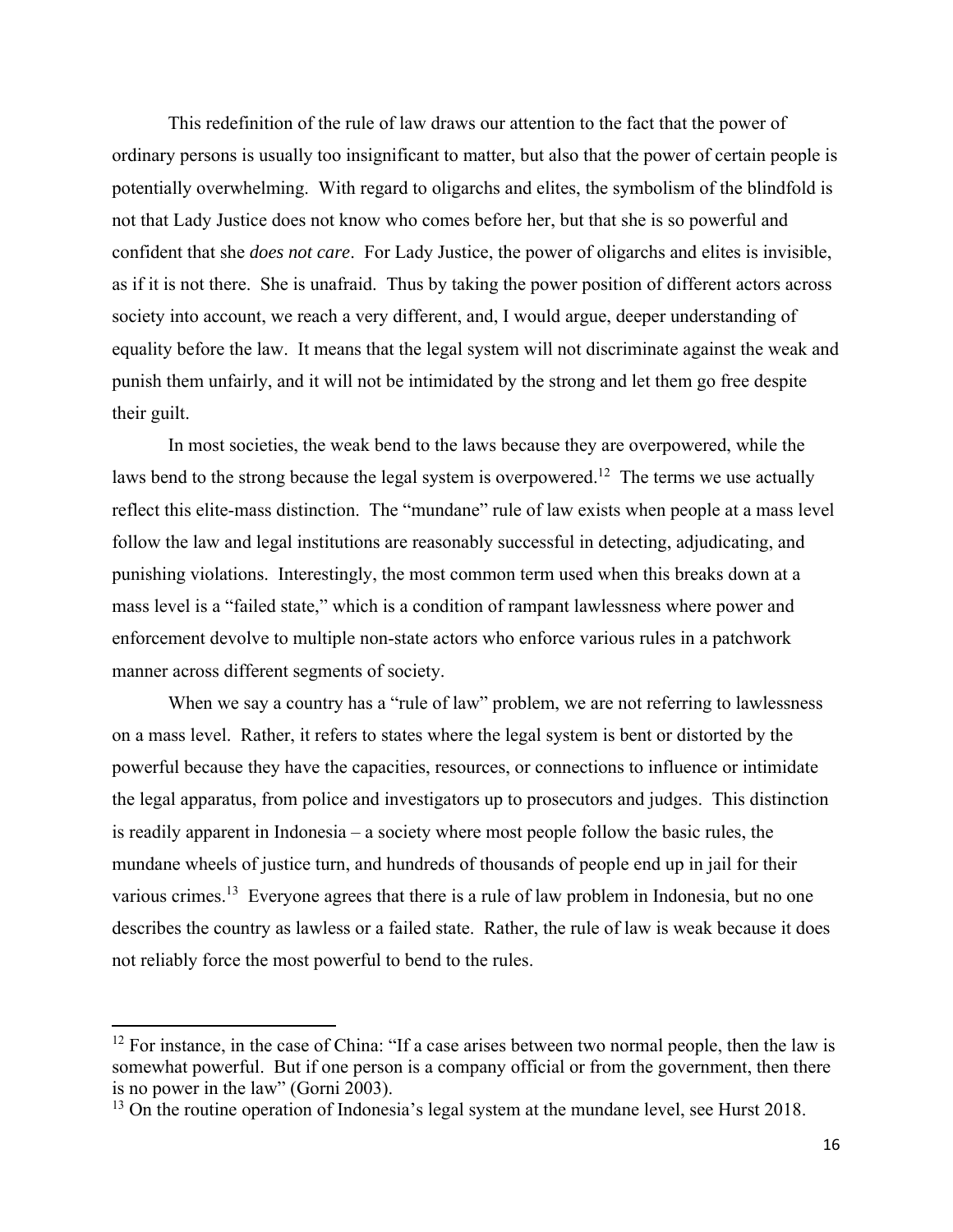This reorientation of our understanding of the rule of law, and why it fails, redirects our attention to power struggles at the very top of the system as the locus of the rule of law problem. The rule of law exists when powerful officials in the government are constrained to follow the law, and when powerful actors in society get arrested, tried, convicted, and punished in a manner that is routine, ordinary, and undistorted by their individual power resources.<sup>14</sup> Rachel Belton (2005, p. 9) emphasizes the centrality of power conflicts in the rule of law when she observed that "real powers are being taken away from powerful individuals when judiciaries are strengthened and procedural laws that bind the executive are passed." She continues that "reformers would be naïve not to expect recalcitrance and evasion of reforms meant to achieve this end from those who stand to lose power." She explains why:

As with reining in the government, creating equality before the law changes the balance of power in a society, giving far more power to ordinary people at the expense of the rich and powerful. It is therefore likely to meet with political resistance when it becomes successful enough to really threaten power holders. (Belton 2005, p. 10).

This last observation about threats to powerholders and political resistance is particularly relevant to the struggle over the rule of law at the top in Indonesia.

### **KPK and the Rule of Law**

The KPK was created to focus on corruption by officials, which is only a fragment of all power abuses at the top involving wealth. But the story of the KPK is of far greater significance than simply preventing the theft of state funds or reducing state losses. The creation of the KPK represents the single most important attempt in Indonesian history to establish the rule of law – redefined just now as legal institutions that are reliably more powerful than the country's most powerful actors.

<sup>&</sup>lt;sup>14</sup> Note that this focus on power is very different from issues like judicial independence, the training of judges, and other areas of legal reforms. Such investments are good for general legal quality and strength, but do not confront the specific power challenges of taming oligarchs and elites. The case of the Magna Carta shows clearly that "politics and power matter a great deal in establishing the rule of law. Michael Oakeshott [1983] correctly noted that the rule of law cannot protect itself against external assault. It must have powerful defenders or interests who gain from supporting it. Reform programs that focus on providing computers to improve court efficiency in the midst of a political autocracy, for example, seem rather like treating heartburn in a patient suffering from cancer." (Belton 2005, p. 19).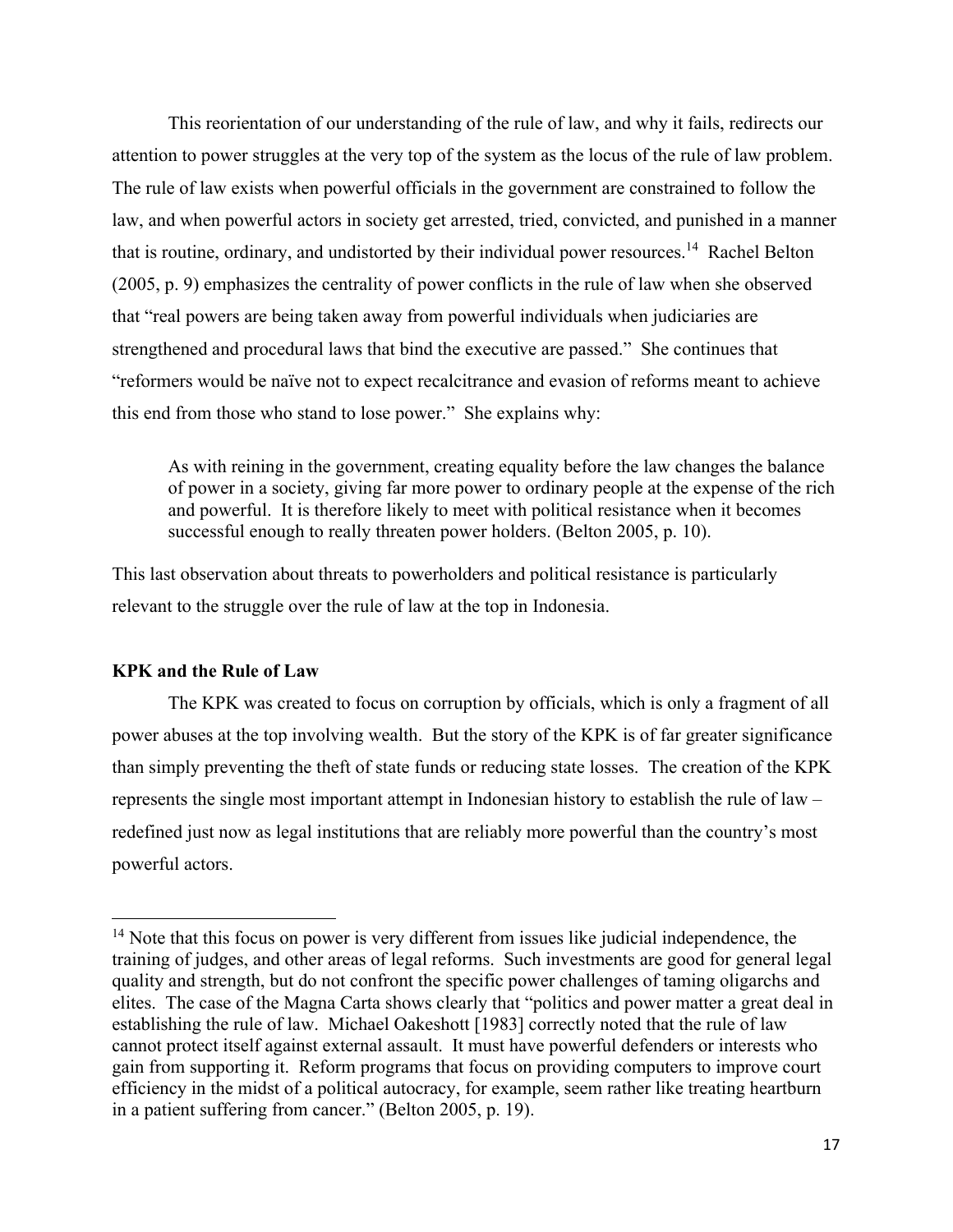Indonesia under Suharto was not a lawless state, but there was no rule of law. The array of oligarchs and elites around Suharto, both civilian and military, were far stronger than the country's legal apparatus. Laws and the machinery to enforce them mattered only for the nonpowerful. This changed in 1998 when a deep crisis created an opening for major reforms in Indonesia's legal system. The economic crisis, financial ruin, and a series of mass mobilizations in the streets left Indonesia's oligarchs and elites off balance, groggy, and disunited. It is important to understand this moment not just as a collapse of Suharto's power position, but as a collapse with ripple effects across the power structure at the top. It is significant that Indonesia's security apparatus, which worked hand-in-glove with Suharto, was also damaged and weakened in this period.

The unified demand of the demonstrators was an end to collusion, corruption, and nepotism. Some activists explicitly stated what the essence of this demand really was – an attempt to force powerful persons to bend to the rule of law just as the powerless routinely did.<sup>15</sup> All rhetoric aside, from a power perspective, the creation of the KPK must be understood as a direct threat to abuses of power at the top of Indonesian society. The only way to do this was to form an institution or body that was somehow more powerful than they were. From the beginning, imposing legal constraints on Indonesia's oligarchs and elites was an uphill battle. And the design, scope, and the unfolding struggles the KPK has faced reflect the titanic power confrontations that were involved.

 A first point we must recognize is that the break in the status quo power structure that appeared in 1998 was limited in scale and duration. Let us recall that it is very rare for a fallen dictator to step down and then just quietly go home and spend his remaining year watching TV and enjoying being a grandfather. Batista in Cuba, the Shah in Iran, Somoza in Nicaragua, Marcos in the Philippines, Mubarak in Egypt, Gaddafi in Libya, and Ceaușescu in Romania all

<sup>&</sup>lt;sup>15</sup> See Elizabeth Kramer (2019) for an excellent overview of the NGOs and other elements in civil society that fought hard to create the KPK. She makes special mention of Masyarakat Transparansi Indonesia (MTI), the Indonesia Procurement Watch (IPW), the Indonesian Corruption Watch (ICW), the Indonesian Legal Aid Foundation (Yayasan Lembaga Bantuan Hukum Indonesia, YLBHI), Transparency International Indonesia (TII), the Movement against Corruption (Gerakan Anti-Korupsi, GeRAK), Advocacy for a Corruption Eradication Commission (Advokasi untuk Komisi Anti-Korupsi, AKAK), and the Movement against Rotten Politicians (Gerakan Anti Politisi Busuk, GAPB).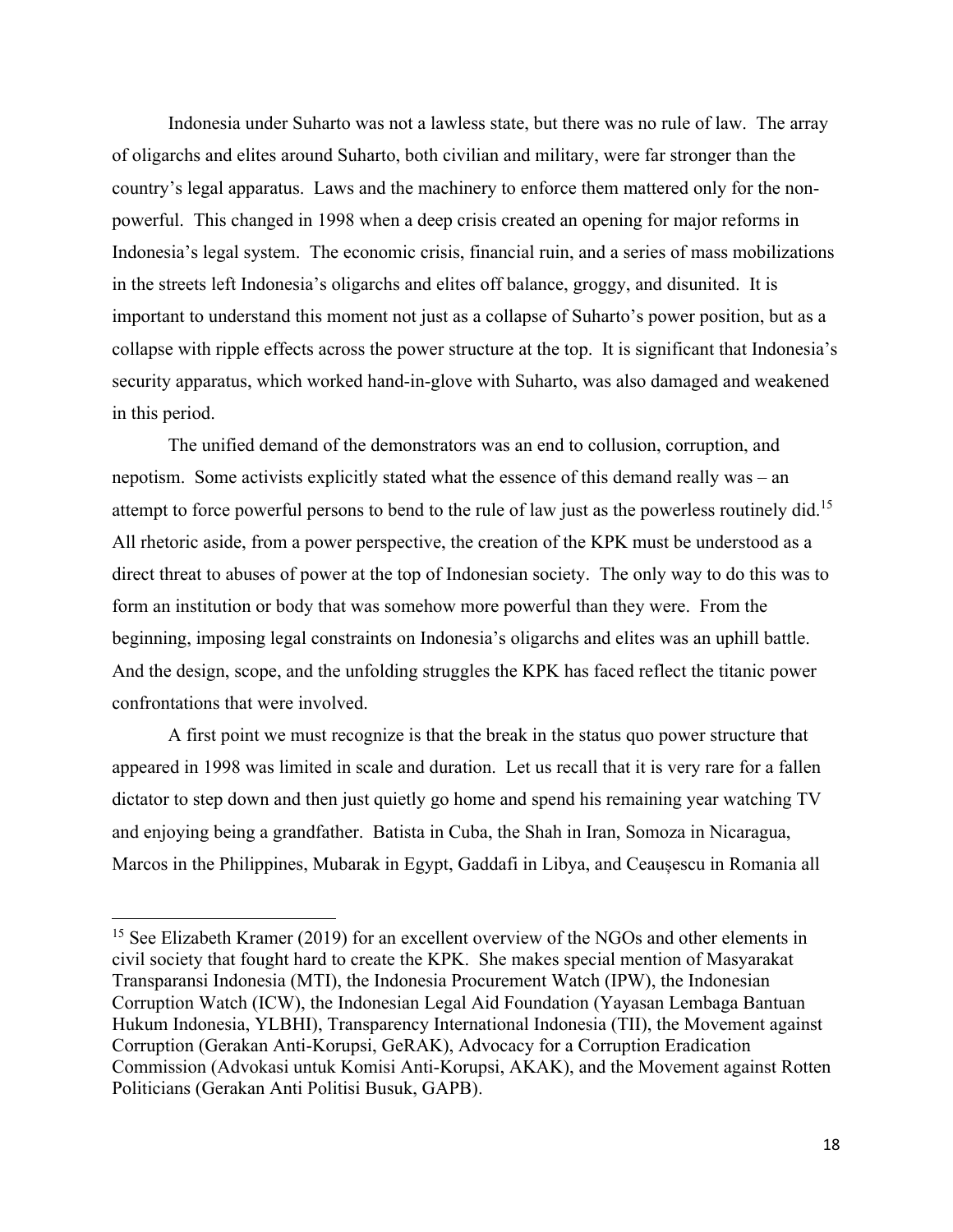were overthrown in the wake of mass uprisings and they either fled into exile, were jailed, or were killed. Suharto is the exception. I think we all would agree that Indonesians are very nice people in general. But this does not explain why Suharto was treated so gently. I would argue that it is because he and the status quo powers were overwhelmed in 1998 and 1999, but not by very much and not for very long

The support among oligarchs and elites for stronger laws and institutions that would make corruption a high-risk game was not universal. It is true that by the early 1990s, oligarchs were finding it more difficult to defend their fortunes against predatory actions by members of the first family. By the late 1990s, their concerns became alarm and panic. It was not corrupt practices that upset them. Most of them became fabulously rich precisely through pay-offs of one kind or another. It was a new *unpredictability* within corruption that was so disturbing. During the early decades of the Suharto regime, money flowed among the powerful in an orderly manner where payments were not ruinous and, as in strong mafia operations, a deal was a deal. If problems arose, Suharto as mafia Don would sort it out and restore peace and order. This important function is what broke down as the New Order matured. What oligarchs longed for was the old predictability, which made some of them entertain seriously the possibility of supporting a stronger legal system.

But this was not the dominant view. The nation's political-economy had for decades been built upon resource extraction rather than production and manufacturing. The dominant logic of competition in extraction economies and politics is "getting a piece of the action," which is a classic insider-outsider contest. The pathway to enrichment is to get inside and connected to wealth flows, and then stay connected as long as possible.

 All of these variables and motivations strongly favor corruption – and not just corruption, but an entire *bagi-bagi* culture and cartel politics to go with it (Slater 2011; Winters 2011; Dick and Mulholland 2016). In the legal system, it starts with ordinary traffic police officers standing all day in the hot sun breathing poisonous exhaust fumes. They collect "irregular fees" from the passing cars. Why do they do this? It is easy to prove that it is not for their own greedy enrichment. Just follow a dozen policemen home and see how they live. They are the lowest rung on a long ladder of extractions and transfers upwards. This example is not to single out and criticize the police. Even when part of the extraction is carried out by the lowest levels, the overall design of the system is to ensure enrichment at the top. These practices are rampant in all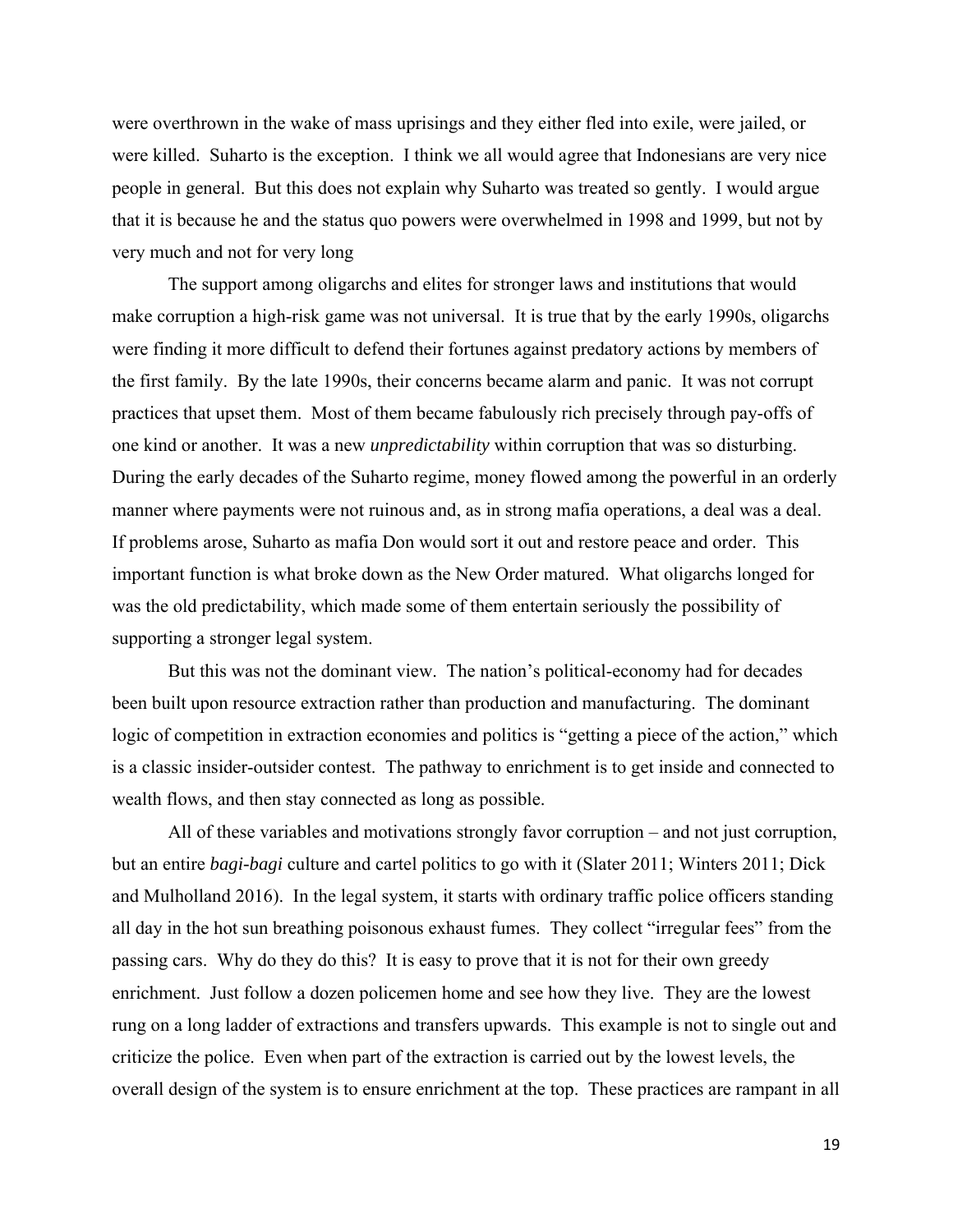sectors of a political economy where extraction is dominant and getting a piece of the action is paramount.16

 It is noteworthy that there was a new breed of politician that was elected in 1999 who drew their strength and popularity from the anti-corruption movement. They joined forces with NGOs, some reformist oligarchs, and others inside the government to create the KPK. In terms of power, this coalition was influential not only because of their own power resources, but also in relative terms: their opponents in the system were still regrouping from Suharto's fall. Regaining balance and confidence takes time. This meant that for the KPK, the clock was ticking and the reformers had to act fast before the window of opportunity closed.

 It is obvious that the need for legal reform after 1998 was systemic, but that the response was necessarily segmental. This is not because the reformers lacked vision or understanding. It was a reflection of the limited power position from which the rule of law initiative was launched. The reformers lacked the power and backing to attempt a deep and wide reform of the police, prosecutors, and judges across the entire country. Nothing short of a social revolution would make that even remotely possible. Establishing the KPK was a toe in the door and the most that could be realistically expected under the circumstances. Think of the KPK as a focused and powerful laser beam rather than a broad and weak flood light. Segmental rather than systemic reforms mean the adoption of an enclave approach.

To fight at the very highest level of power in the country, the strategy was to pass special laws, implant the KPK in a narrow legal space, erect high walls around that space, fill the institution with carefully selected personnel, give those people extraordinary powers of investigation, focus on a very limited form of power abuse (state losses), and bring defendants to judgement in special courts (another enclave) devoted only to corruption cases. The hope was that this enclave approach might, through its popularity and legitimacy, jump-start a process of incremental change in the broader legal system. But instead of transforming the system, the KPK ended up being a parallel system.

<sup>&</sup>lt;sup>16</sup> See Kenny and Warburton (2021) on paying bribes in Indonesia. Note that sequencing is important. Indonesia's extraction economy arose before the rule of law was established and strong. Norway is an example of a country that had established reasonably strong institutions of law before the rise and dominance of the extractive oil and gas industry that made elevated the country from European poverty to wealth. Of course, it is difficult but not impossible to undermine legal institutions that are strong and long-established.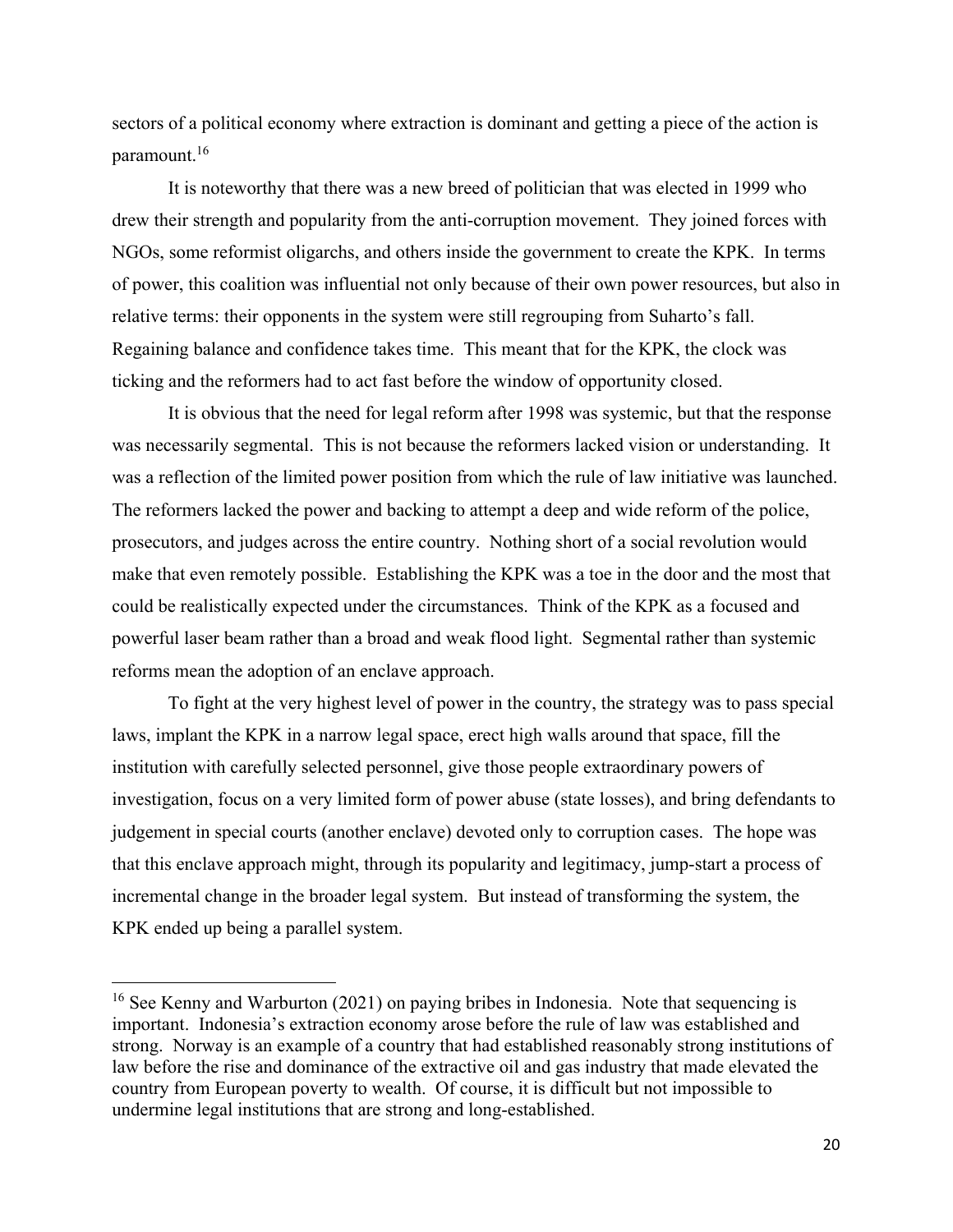We could say that the initial strength of the KPK was based on its segregation from the rest of the system. It was cleaner, more reliable, and also quite successful in the prosecutions it pursued. But over time, this separation became KPK's weakness. Unless the KPK was able to do more than just catch big fish and achieve high conviction rates, it was doomed. If the KPK could not become an instrument of broader transformation in the legal system (which is a power game, not a technical project), or if other power centers in the system did not push for change in other areas of the legal apparatus, then the KPK's isolation would become a formula for failure. In fact, it is worse than that. The more effective the KPK was while trapped within its narrow space, the more it accelerated the forces and processes of backlash against it. In the eyes of Indonesia's oligarchs and elites, the KPK is bad because it is good.

My own assessment is that the limitations of the KPK should not be blamed on planning and execution errors by the reformers who established the Commission and ran it for over fifteen years. The fate of the KPK, especially its isolation and its vulnerability, reflects the best that could be done given the limited power and support the reformers had.

 It is under these conditions that we see repeated efforts to strip the KPK of its powers, with the most recent and most devastating blows coming at the end of 2019.<sup>17</sup> Notice that if the KPK was a body that caught and prosecuted illegal fishing boats in Indonesian waters (owned by foreigners), or if the KPK was very good at tracking down murderers and rapists (crimes of ordinary people), Indonesia's oligarchs and elites would sponsor the celebration of KPK's leaders and shower them with achievement awards. But the KPK does not pursue such easy targets. It goes after the most dangerous targets of all: locals who are powerful. This may make friends among ordinary Indonesians, it makes enemies at the top, where most of the power rests. The people have a lot of latent power, but it matters only when they are activated and mobilized.

 It was during this limited power opening after 1998 that Indonesia's most important attempt to tame the powerful and establish the rule of law over them occurred. And those limitations explain a lot about how the KPK saga has unfolded, and why this most popular and legitimate body is now being gradually neutralized. The simple answer is that as the power of

 $17$  A great deal has been written on the determined effort over the past decade to neutralize the KPK. For a good overview see, "Intimidating the KPK," *Tempo*, 15 August 2012; "DPR Set to Revise KPK Law," *Tempo*, 9 October 2015; Mulholland 2016; Atmasasmita 2019; Adhiyuda 2019; Buehler 2019; Aji 2019; Ihsanuddin 2019; Mulholland and Sanit 2020; and Adjie 2020.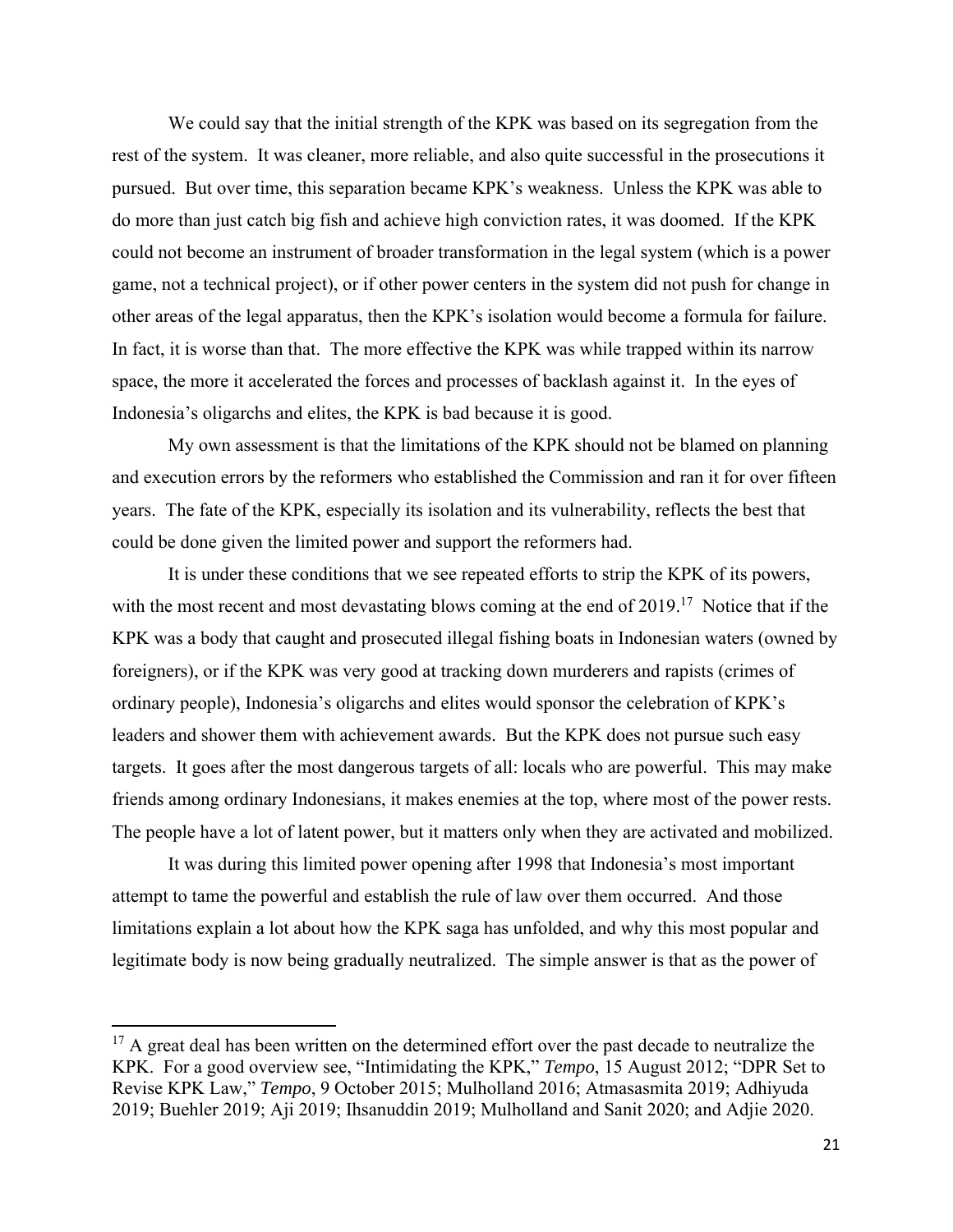Indonesia's oligarchs and elites became stabilized and recharged, and as many of the divisions that erupted in 1998 at the top were mended, the balance of power that briefly favored the KPK turned quickly against it. The powerful began to close ranks. The result is not just that the KPK's fate was threatened, but much more importantly, Indonesia's progress toward the rule of law was halted as oligarchs and elites reasserted their power. Instead of creating systemic ripple effects that reformed the rest of the legal apparatus, the KPK remained a beach-head that has been forced to fight a defensive rather than offensive battle almost from the beginning.

That does not mean the KPK effort has been a complete failure.<sup>18</sup> It depends on how people read what happened and what lessons they draw. One is that most normative approaches are ineffective. It is nice to have principles on your side. But the most effective instrument against great power is greater power. That is the condition under which KPK was born in the first place. And its fate can be tracked by the changing power constellation in the years after 2004. This story underscores the centrality of power to the establishment of the rule of law.

As we review the events of the last 15 years surrounding the KPK, there has been a tendency to personalize the power struggles, which makes them appear petty rather than systemthreatening. Because so much is at stake, taming oligarchs and elites is never pretty. It is an understatement to say that their capacities to fight back are significant. And the history of the KPK proves that being on the front lines of the rule of law battle is extremely risky. High profile KPK figures have been jailed for murder, disfigured and blinded by acid thrown in their face, and falsely accused of corruption. The press has sensationalized these conflicts in mostly personal terms. If not placed in proper context, the public can easily get the impression that these are just personal conflicts as ambitious players jockey for top positions, or jealous and petty turf battles between institutions like the police versus KPK (a crocodile versus a gecko).

But this is a serious misinterpretation of the battle that is actually occurring. It is important to appreciate that the backlash against a body like the KPK, as it tries to impose the rule of law on the most powerful, will always be played out case by case, drama by drama. But this does not reduce the importance of what is at stake in the bigger picture. At the end of the day, the important result will be that the powerful will bend to the law, or the law will bend to

<sup>&</sup>lt;sup>18</sup> For assessments from KPK officials on the Commission's achievements and challenges, see Jasin 2011, Nainggolan 2014, and Putrie 2016.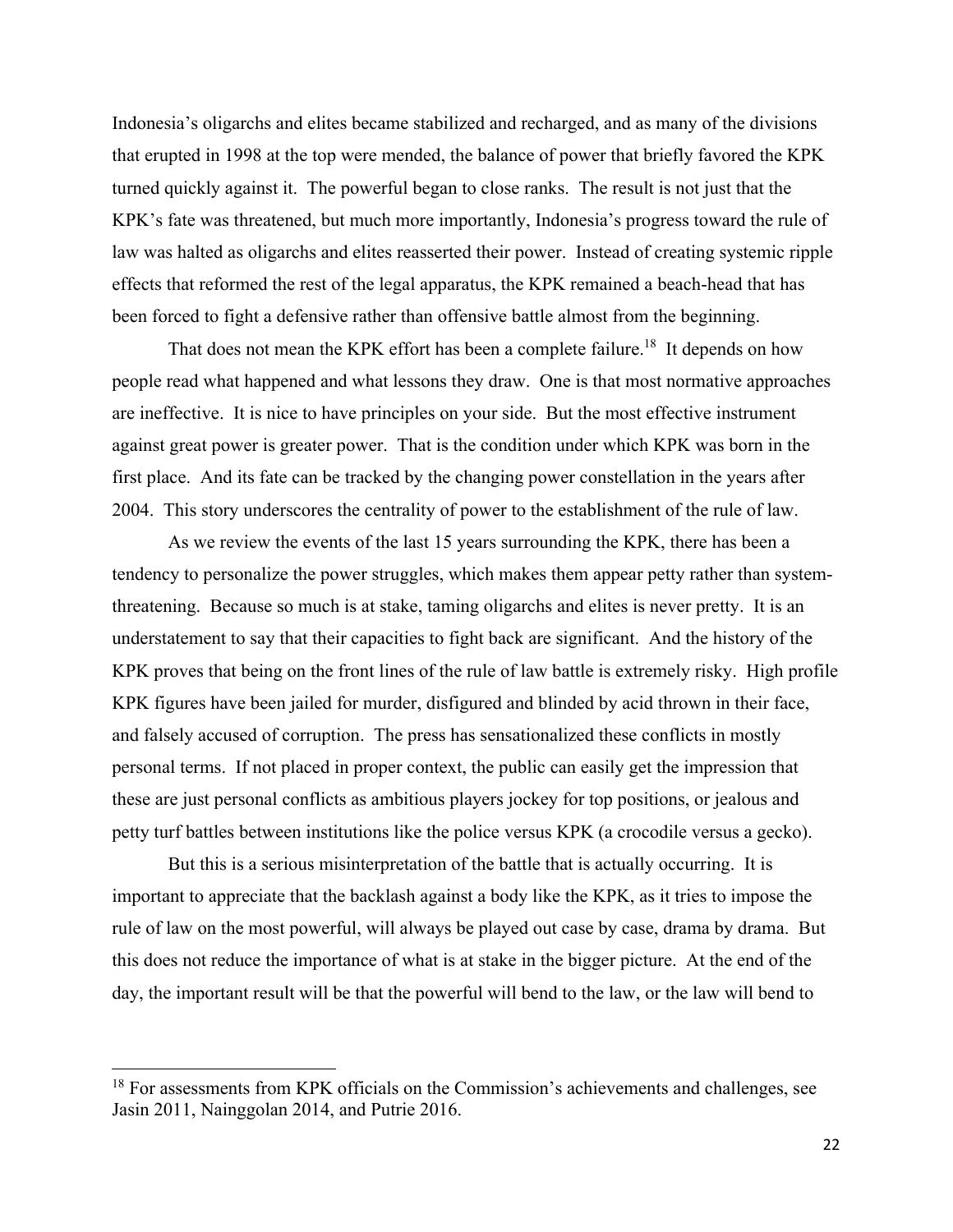the powerful. All drama and tragedy aside, this is the only thing that matters for the future of the country.

From this story we see that the power struggle at the heart of the rule of law starts with important breaks or openings in the constellation of status quo power. These crises can produce a power configuration that produces major reforms, new laws, new institutions, new behaviors, and new expectations among the people and sometimes among the powerful themselves. It matters whether oligarchs and elites believe these changes are permanent and they must adjust to the new realities, or they are temporary and can be reversed. Once legal reforms are in place, it is the repeated and consistent acting out of investigations, prosecutions, and punishments without fear or intimidation that makes the rule of law ordinary and expected, and ultimately institutionalized and empowered.

Does this require a certain amount of individual courage among those carrying out these procedures? Yes, of course. But wearing the blindfold of Lady Justice, and treating the dangers of the powerful as if they are not there, should never rely solely on the courage of individuals because most of us are not heroes (which explains why every language has a special word for those who are). The personal and professional commitments of actors in the legal system are not enough in the absence of other forms of power to confront the powerful.<sup>19</sup>

In a normative sense, the rule of law is an idea and a principle around which there is very little controversy. It is hard to find anyone willing to go on the record against the supremacy of law in principle. But the rule of law in practice is a matter almost purely of power. And it is incumbent upon legal educators and legal professionals (lecturers, professors, lawyers, prosecutors, and judges at all levels) to recognize that unless the role of unequal power in the hands of individuals and groups is understood and challenged, achieving the rule of law will remain elusive. This means that the study and implementation of law must integrate a knowledge of history (when and where has the implantation of law succeeded and failed), of political science (what role do things like power, movements, and political crises play in when the rule of law advances or retreats), and economics (because no greater distortion or inequality

 $19$  The same is true on the other side of the coin. It is naïve to rely on individual morality to slow down, much less end, rampant corruption and similar abuses. Personal convictions and principles matter, but they are ineffective when individuals are surrounded by power relations and other forces that favor corruption and can actually make a firm unwillingness to participate risky in one's position or career.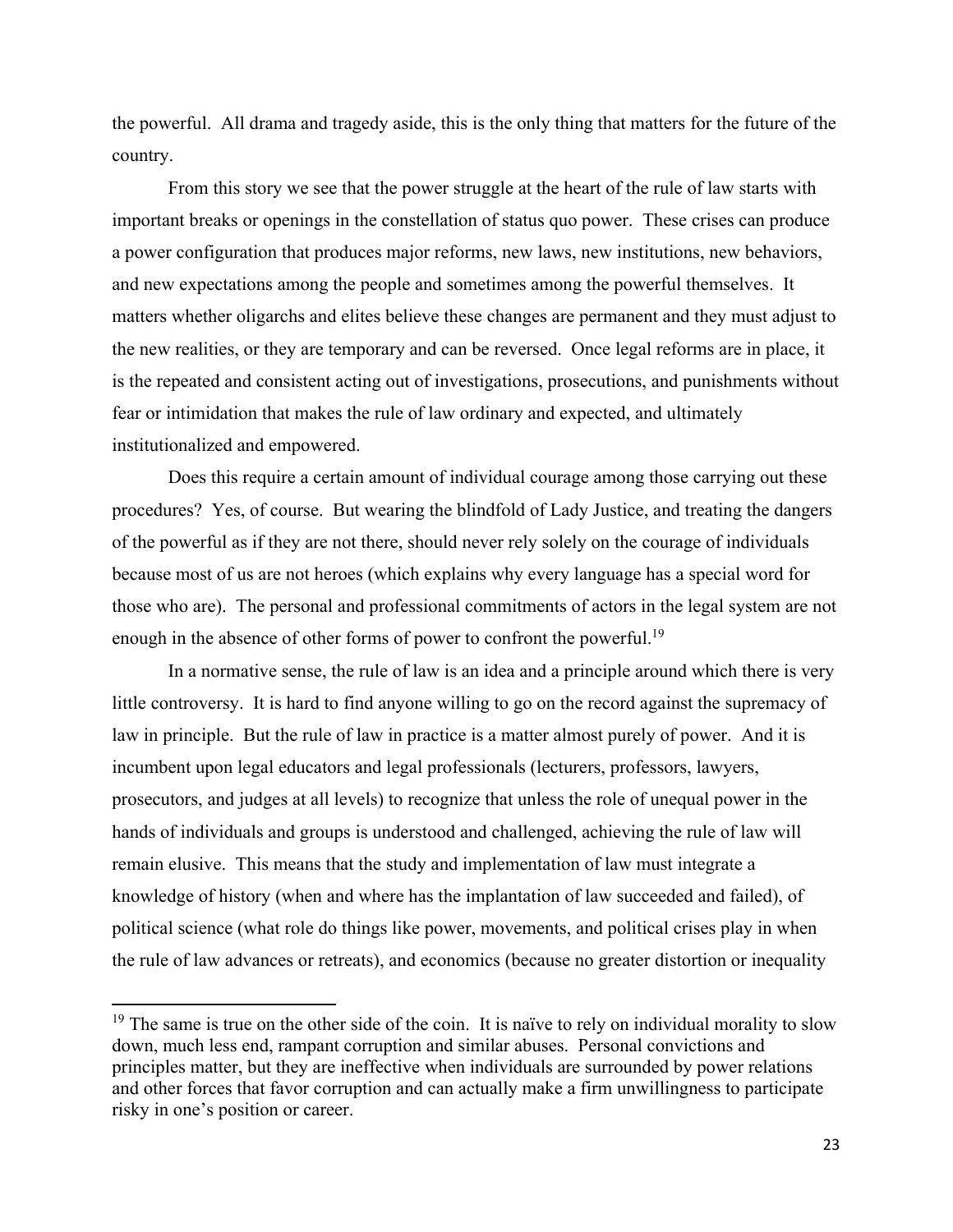of power exists than in the distribution of material power resources – wealth and money). We must pull apart our notions of democracy, law, and economy so that we can disentangle the relationships and understand the assumptions we make. And then, having understood the different elements of the whole, reassemble it conceptually with greater understanding and mastery.

 To bring the conversation back to this important celebration today, I would like to pose a simple question: What would a course in Law School look like that analyzed the fundamental relationship between extreme inequalities of power and the successful establishment of the rule of law? I leave the answer to this question to my esteemed colleagues in the FH UGM as they chart their path forward to the next 75 years as an important leader in law and society in Indonesia.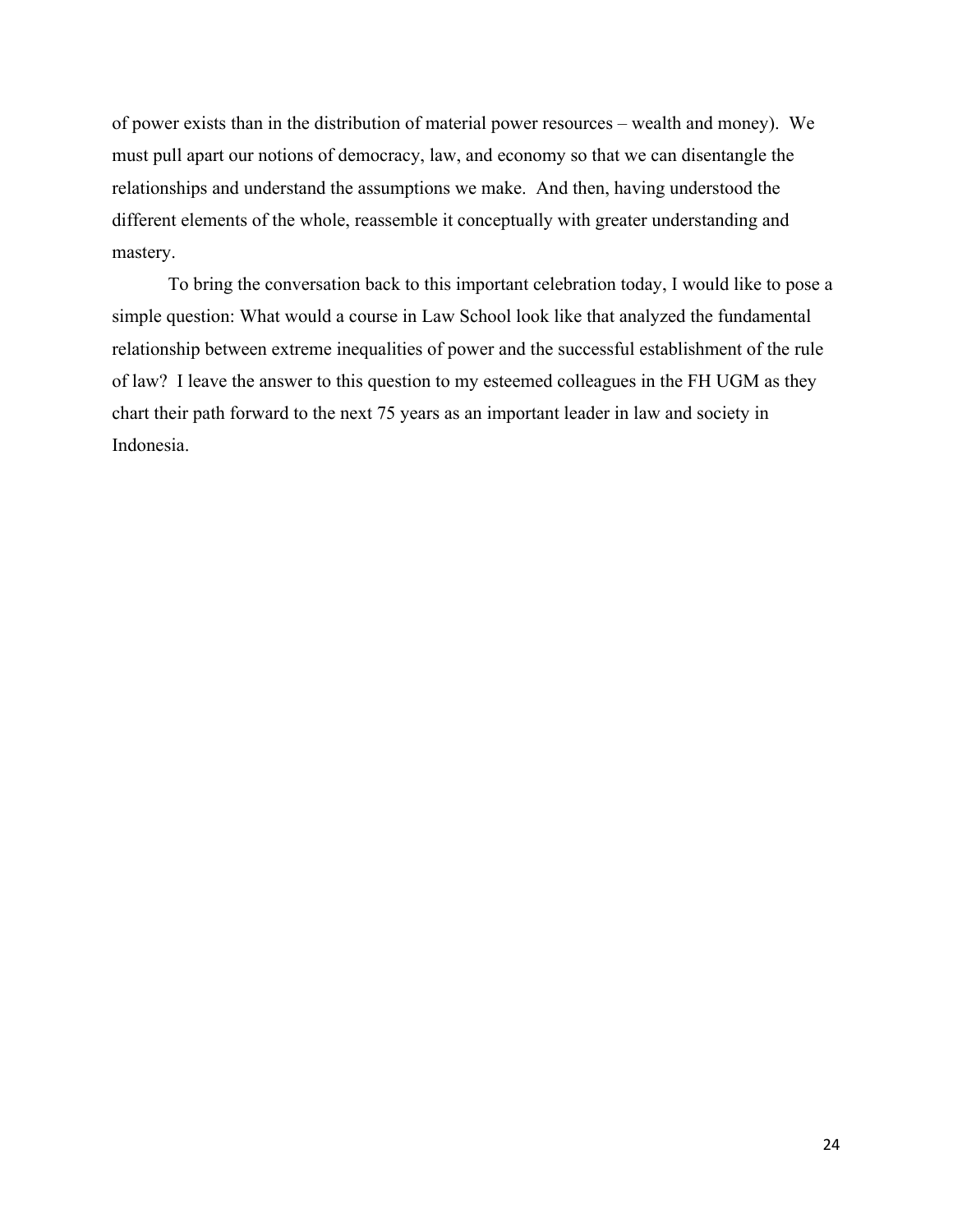## **Bibliography**

Fransiskus Adhiyuda. 2019. "PUKAT UGM akan Bawa UU KPK ke Mahkamah Konstitusi." *TribunNews*, 23 September. <https://www.tribunnews.com/nasional/2019/09/23/pukat-ugmakan-bawa-uu-kpk-ke-mahkamah-konstitusi>.

Moch. Fiqih Prawira Adjie. 2020. "How the KPK Is Losing Public Trust. *Jakarta Post*, October 11. <https://www.thejakartapost.com/news/2020/10/11/explainer-how-the-kpk-is-losing-publictrust.html>.

M. Rosseno Aji. 2019. "Ada 87 OTT di KPK Era Agus Rahardjo, 327 Orang Tersangka." *Tempo*, 17 December. <https://nasional.tempo.co/read/1284689/ada-87-ott-di-kpk-era-agusrahardjo-327-orang-tersangka>.

ANTARA. 2015. "DPR Set to Revise KPK Law." *Tempo*, October 9. <https://en.tempo.co/read/708012/dpr-set-to-revise-kpk-law>.

Iqra Anugrah. 2020. "The Illiberal Turn in Indonesian Democracy." *The Asia-Pacific Journal*, April 15, Vol. 18 No. 1, pp. 1-17. < https://apjjf.org/2020/7/Anugraph.html>.

Rachel Kleinfeld Belton. 2005. "Competing Definitions of the Rule of Law: Implications for Practitioners." *Carnegie Papers*, No. 55. Democracy and Rule of Law Project. Carnegie Endowment for International Peace.

Walter Buckley. 1958. "Social Stratification and the Functional Theory of Social Differentiation." *American Sociological Review*, 23, August, pp. 369-375.

Michael Buehler. 2019. "Indonesia Takes a Wrong Turn in Crusade against Corruption. *Financial Times*, October 2. <https://www.ft.com/content/048ecc9c-7819-3553-9ec7- 546dd19f09ae>.

Ryan E. Carlin. 2012. "Rule-of-Law Typologies in Contemporary Societies." *The Justice System Journal* Vol. 33, No. 2, pp. 154-173. <http://www.jstor.com/stable/23268812>.

Kingsley Davis and Wilbert E. Moore. 1945. "Some Principles of Stratification." *American Sociological Review*, April, Vol. 10, No. 2, pp. 242-249. <https://www.jstor.org/stable/2085643>.

Howard Dick and Jeremy Mulholland. 2016. "The Politics of Corruption in Indonesia." *Georgetown Journal of International Affairs*, Winter/Spring, Vol. 17, No. 1, pp. 43-49. <https://www.jstor.org/stable/26396152>.

Gregory K. Dow and Clyde G. Reed. 2013. "The Origins of Inequality: Insiders, Outsiders, Elites, and Commoners." Journal of Political Economy, June, Vol. 121, No. 3, pp. 609-641. <https://www.jstor.org/stable/10.1086/670741>.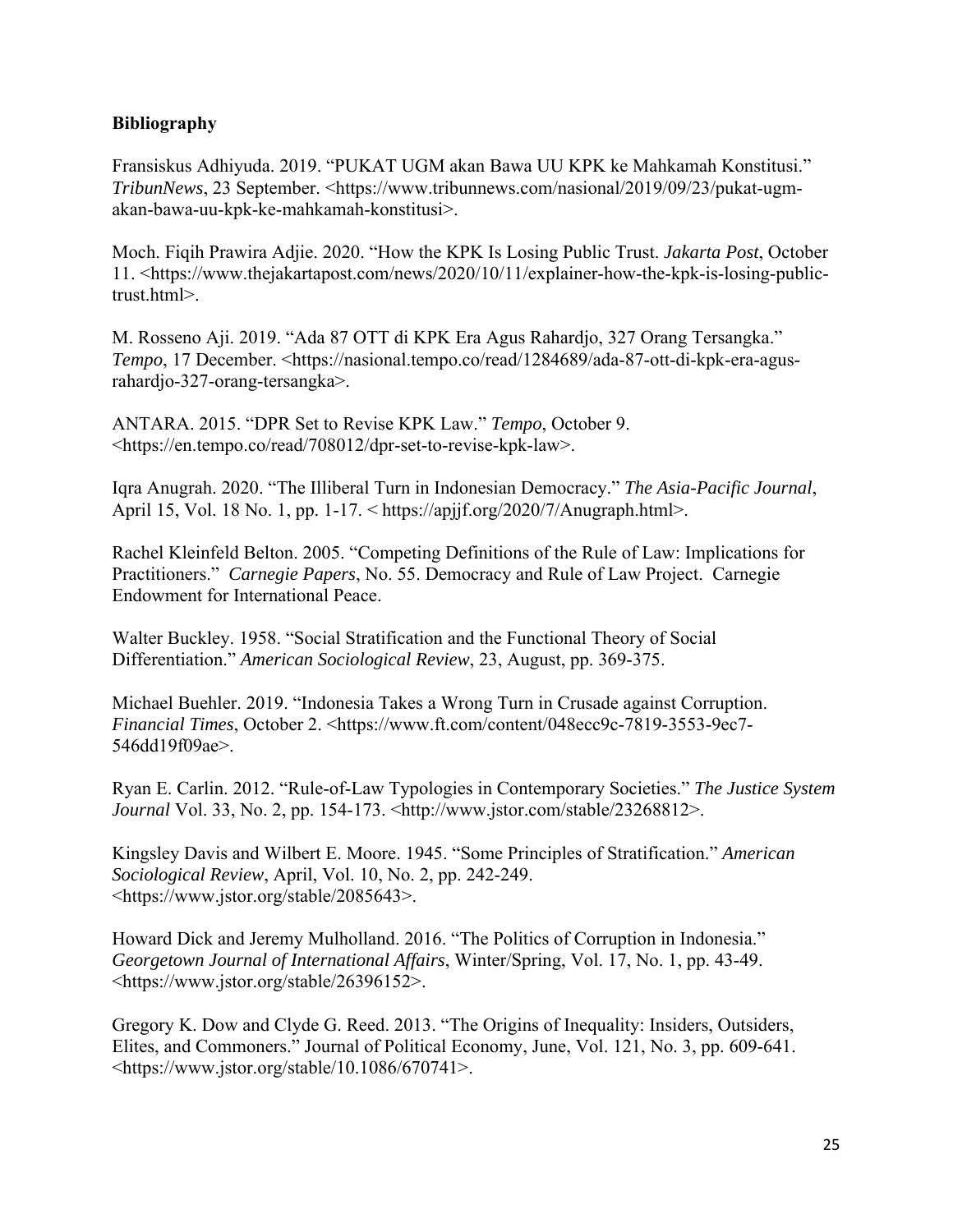Martin Gilens and Benjamin I. Page. 2014. "Testing Theories of American Politics: Elites, Interest Groups, and Average Citizens." *Perspectives on Politics*, September, Vol. 12 , No. 3, pp. 564-581. < https://doi.org/10.1017/S1537592714001595>.

Ram Gorni, "China: Rule of Law, Sometimes." *Asia Times*, July 3, 2003. <http://www.atimes.com/atimes/China/EG03Ad03.html>.

Paul Gowder. 2013. "The Rule of Law and Equality." Law and Philosophy, September, Vol. 32, No. 5, pp. 565-618. https://www.jstor.org/stable/24572415

William Hurst. 2018. *Ruling before the Law: The Politics of Legal Regimes in China and Indonesia*. Cambridge University Press.

Ihsanuddin. 2019. "Perumus UU KPK: KPK Menyimpang dari Tujuan Awal." *Kompas*, September 9. <https://nasional.kompas.com/read/2019/09/09/19373061/perumus-uu-kpk-kpkmenyimpang-dari-tujuan-awal>.

"Intimidating the KPK." 2012. *Tempo*, August 15. <https://en.tempo.co/read/423697/intimidating-the-kpk>.

Mochammad Jasin. 2011. "The Corruption Eradication Commission (KPK)." *UNAFEI*. United Nations Asia and Far East Institute for the Prevention of Crime and the Treatment of Offenders. <https://www.unafei.or.jp/publications/pdf/GG5/GG5\_Indonesia1.pdf>.

Paul Kenny and Eve Warburton. 2021. "Paying Bribes in Indonesia." *New Mandala*. 20 January. <https://www.newmandala.org/wp-content/uploads/2021/01/Paying-bribes-in-Indonesia\_formatted.pdf>. <https://www.newmandala.org/paying-bribes-in-indonesia/>.

Elizabeth Kramer. 2019. "Democratization and Indonesia's Anticorruption Movement," in Thushara Dibley and Michele Ford, *Progressive Politics in Democratic Indonesia*. Ithaca: Cornell University Press, pp. 41-59. <https://www.jstor.org/stable/10.7591/j.ctvpwhg5w.7>

Michèle Lamont and Paul Pierson. 2019. "Inequality Generation and Persistence as Multidimensional Processes." *Daedalus*, Summer, Vol. 148, No. 3, pp. 5-18. <https://www.jstor.org/stable/10.2307/48562995>.

John McCormick. 2011. *Machiavellian Democracy*. Cambridge: Cambridge University Press.

Jeremy Mulholland. 2016. "Indonesia's Anti-Corruption Drive," Parts One and Two, *New Mandala*, 20 May.

<https://www.newmandala.org/indonesias-anti-corruption-drive-part-one/> and <https://www.newmandala.org/indonesias-anti-corruption-drive-part-two/>.

Jeremy Mulholland and Arbi Sanit. 2020. "The Weakening of Indonesia's Corruption Eradication Commission." *East Asia Forum*, 28 January.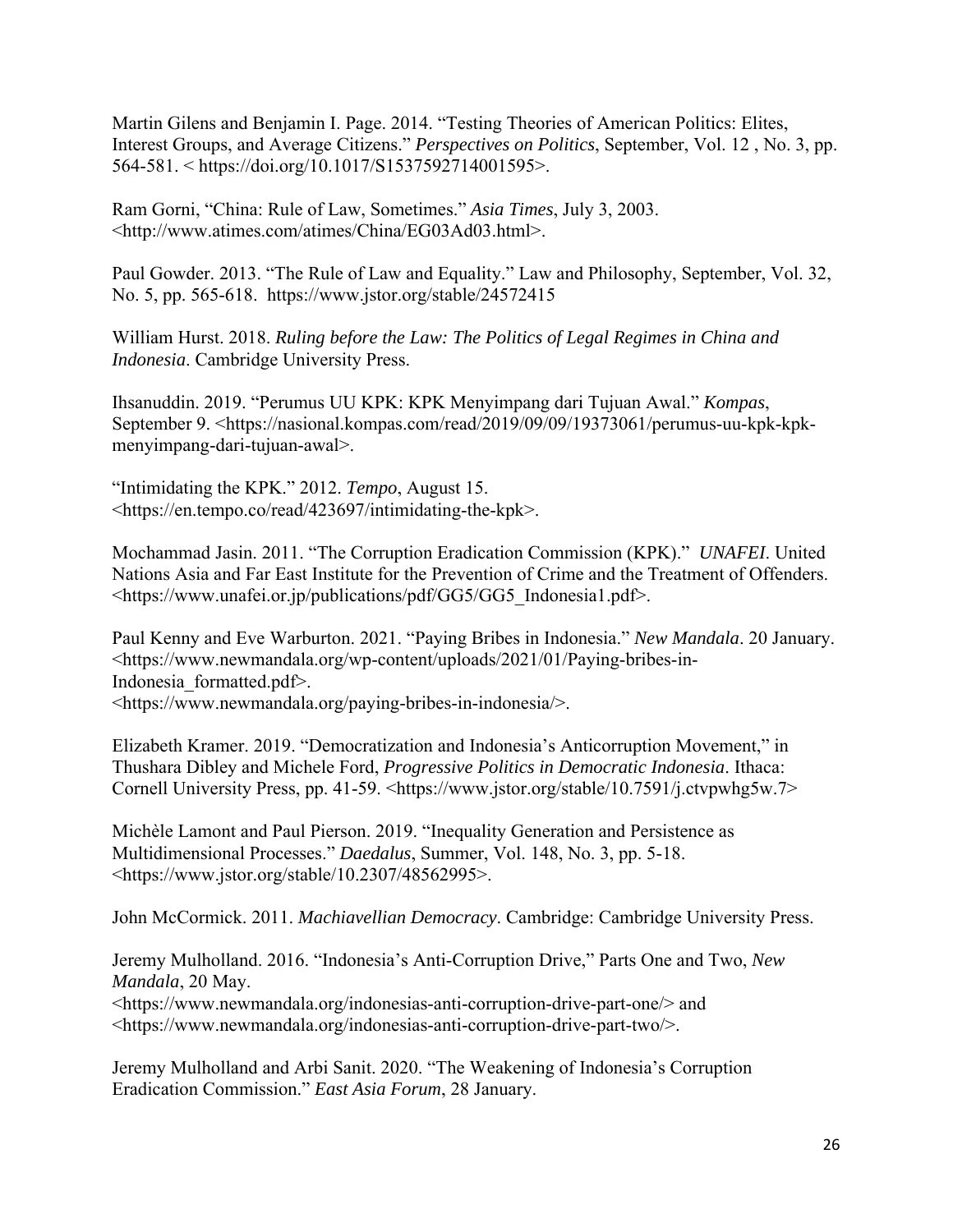<https://www.eastasiaforum.org/2020/01/28/the-weakening-of-indonesias-corruptioneradication-commission/>.

Andre Dedy Nainggolan. 2014. "Evolving Efforts on Corruption Enforcement." *UNAFEI*. United Nations Asia and Far East Institute for the Prevention of Crime and the Treatment of Offenders. <https://www.unafei.or.jp/publications/pdf/GG8/16\_GG8\_IP\_Indonesia\_Andre.pdf>.

Michael Oakeshott. 1983. "The Rule of Law." In *What Is History? and Other Essays*. New York: Barnes and Noble.

Costas Panayotakis. 2014. "Capitalism, Meritocracy, and Social Stratification: A Radical Reformulation of the Davis-Moore Thesis." *The American Journal of Economics and Sociology*, January, Vol. 73, No. 1, pp. 126-150. <https://www.jstor.org/stable/43818655>.

Irene Putrie. 2016. "The KPK Experience: International Cooperation." *UNAFEI*. United Nations Asia and Far East Institute for the Prevention of Crime and the Treatment of Offenders. <https://www.unafei.or.jp/publications/pdf/GG10/18\_CP\_Indonesia\_KPK.pdf>.

Cecilia L. Ridgeway. 2019. "Status, Difference, and the Durability of Inequality." In *Why Is It Everywhere? Why Does It Matter?* Russell Sage Foundation. <https://www.jstor.org/stable/10.7758/9781610448895.10>.

Maria Paula Saffon and Nadia Urbinati. 2013. "Procedural Democracy, the Bulwark of Equal Liberty." *Political Theory*, June, Vol. 41, No. 3, pp. 441-481. <https://www.jstor.org/stable/23484433>.

Joseph Schumpeter. 1942. *Capitalism, Socialism, and Democracy*. Third Edition. New York: Harper & Brothers.

Dan Slater. 2011. *Ordering Power: Contentious Politics and Authoritarian Leviathans in Southeast Asia*. Cambridge University Press.

Göran Therborn and Sofia Aboim. 2014. "The Killing Fields of Inequality: Interview with Göran Therborn." *Análise Social*, Vol. 49, No. 212, pp. 728-735. <http://www.jstor.com/stable/43152839>.

Dirk Tomsa. 2020. "Public Opinion Polling and Post-Truth Politics in Indonesia." *Contemporary Southeast Asia*, April, Vol. 42, No. 1, pp. 1-27. <https://www.jstor.org/stable/10.2307/26937782>.

Melvin M. Tumin. 1953. "Some Principles of Stratification: A Critical Analysis." *American Sociological Review*, August, Vol. 18, No. 4, pp. 387-394. <https://www.jstor.org/stable/2087551>.